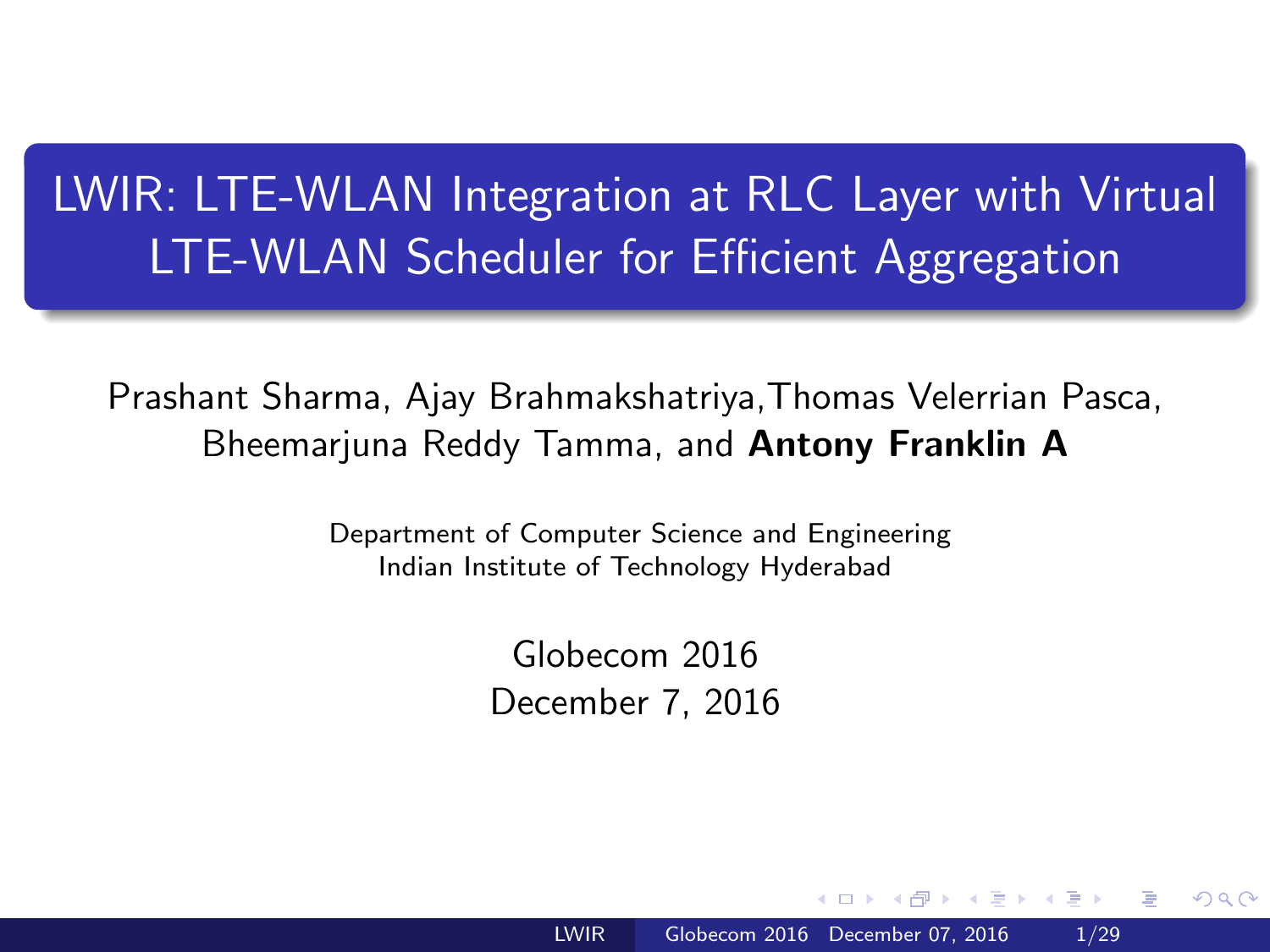### [3GPP LTE-WLAN Aggregation](#page-2-0)

### **[RAN Level Integration of LTE WiFi](#page-3-0)**

- **[LTE-WiFI Integration Architecture](#page-3-0)**
- [LWIP: LTE-WLAN Radio Level Integration Using IPsec Tunnel](#page-6-0)
- [LWA: LTE-WLAN Aggregation at PDCP Layer](#page-8-0)
- **[Problems with Existing Aggregation Architectures](#page-11-0)**

#### [Proposed LTE-WLAN Integration Architecture](#page-13-0) **.** [LWIR: LTE-WLAN Integration at RLC Layer](#page-13-0) [Virtual WLAN Scheduler](#page-17-0)

#### **[LWIR: Performance Results](#page-19-0) • [Simulation Setup](#page-19-0) O** [LWIR Performance Evaluation](#page-22-0)

### 5 [Conclusions and Future Work](#page-27-0)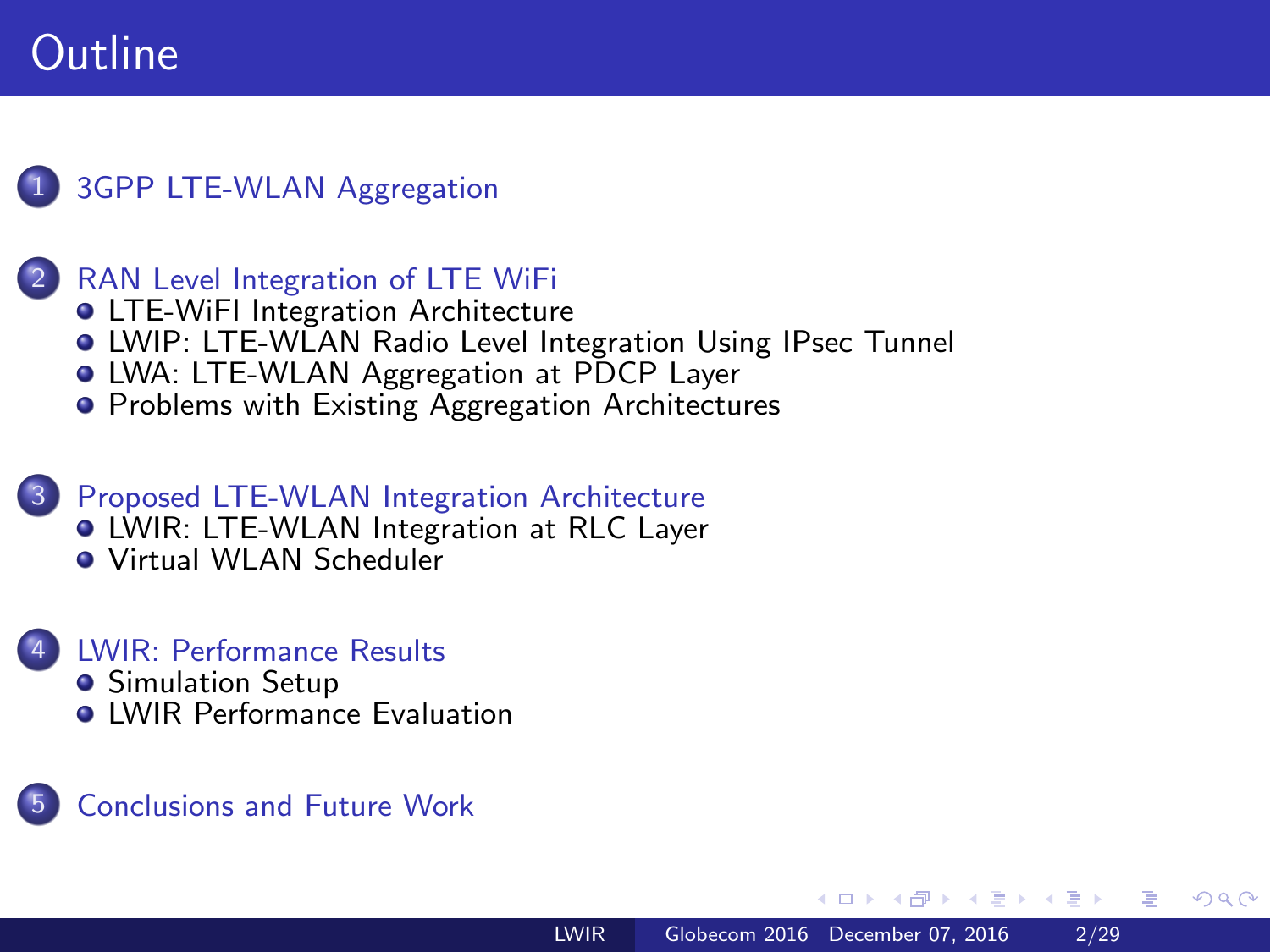### <span id="page-2-0"></span> $\bullet$  LTF:

- Operates in licensed spectrum
- Spectrum is limited and too costly

### WiFi:

- Operates in unlicensed spectrum
- Random access and no guarantee for QoS
- **•** Interworking schemes for WLAN offloading
	- IP Flow Mobility (IFOM)
	- NBIFOM Protocols (PMIPv6)
	- Not efficient for link utilization and system performance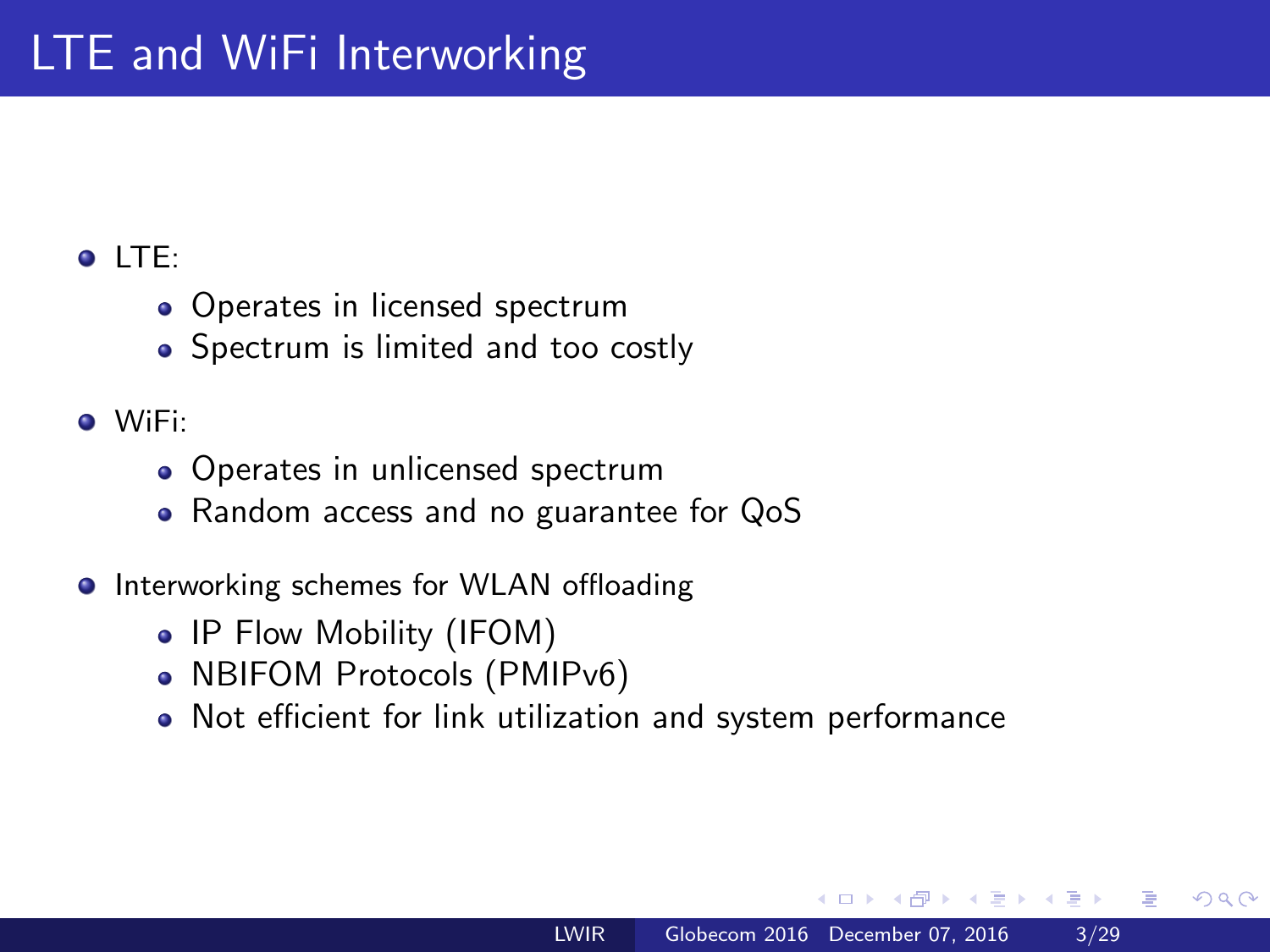### <span id="page-3-0"></span>**[3GPP LTE-WLAN Aggregation](#page-2-0)**

### [RAN Level Integration of LTE WiFi](#page-3-0)

- **[LTE-WiFI Integration Architecture](#page-3-0)**
- [LWIP: LTE-WLAN Radio Level Integration Using IPsec Tunnel](#page-6-0)
- [LWA: LTE-WLAN Aggregation at PDCP Layer](#page-8-0)
- **[Problems with Existing Aggregation Architectures](#page-11-0)**

3 [Proposed LTE-WLAN Integration Architecture](#page-13-0) [LWIR: LTE-WLAN Integration at RLC Layer](#page-13-0) [Virtual WLAN Scheduler](#page-17-0)

### 4 [LWIR: Performance Results](#page-19-0)

- **[Simulation Setup](#page-19-0)**
- **C** [LWIR Performance Evaluation](#page-22-0)

### 5 [Conclusions and Future Work](#page-27-0)

 $\overline{a}$   $\overline{m}$   $\overline{m}$ 

 $x = x$ 

重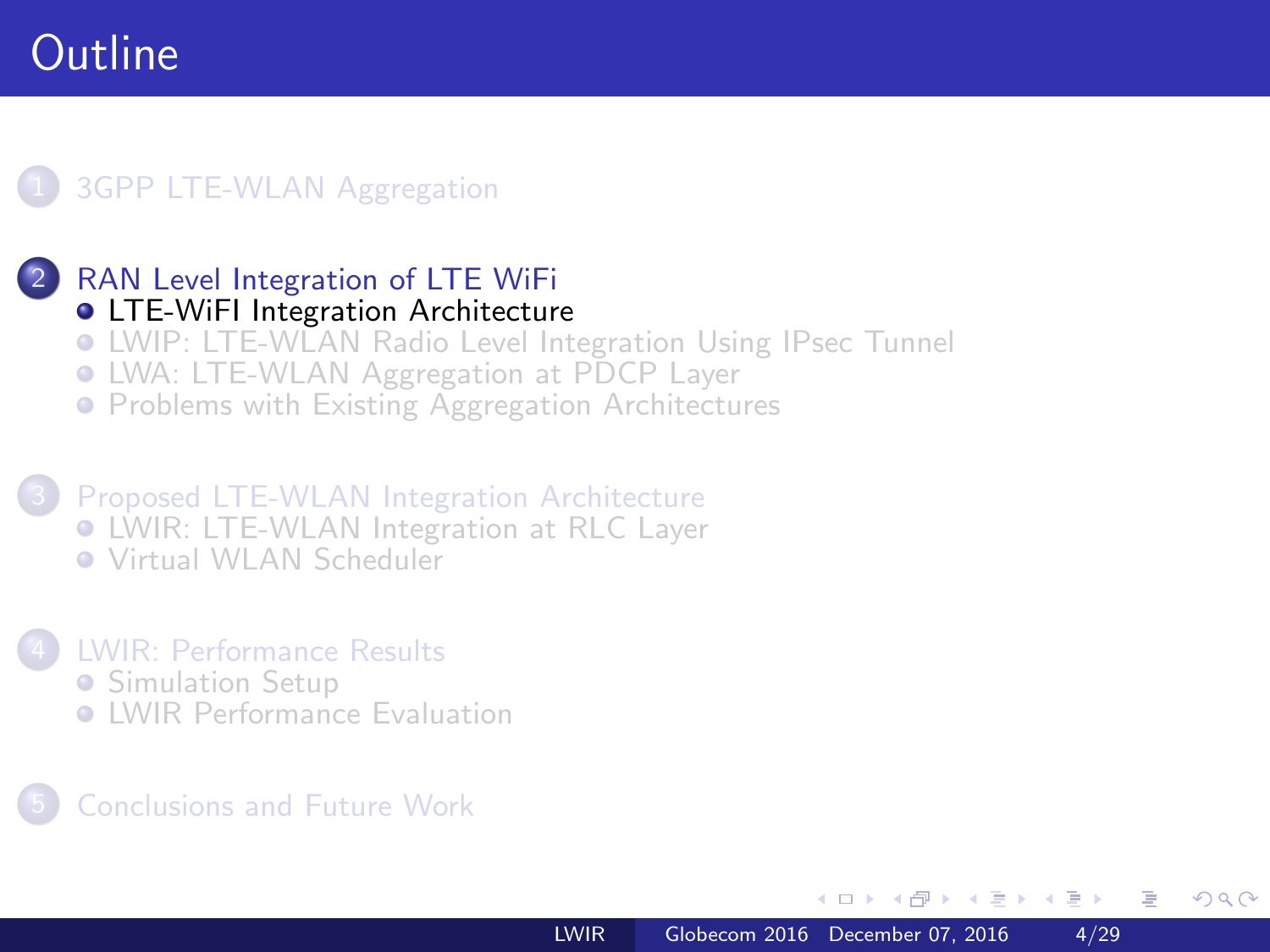# <span id="page-4-0"></span>Specifications of LTE-WiFi Integration



- $\bullet$  eNB serves as an anchor for both user plane  $(S1-U)$  and control plane (S1-MME)
- No WLAN-specific core network is needed
- No changes to MME and S-GW/P-GW
- Realized at different layers of LTE protocol [st](#page-3-0)[ac](#page-5-0)[k](#page-3-0) [of](#page-4-0)[e](#page-2-0)[N](#page-3-0)[B](#page-5-0)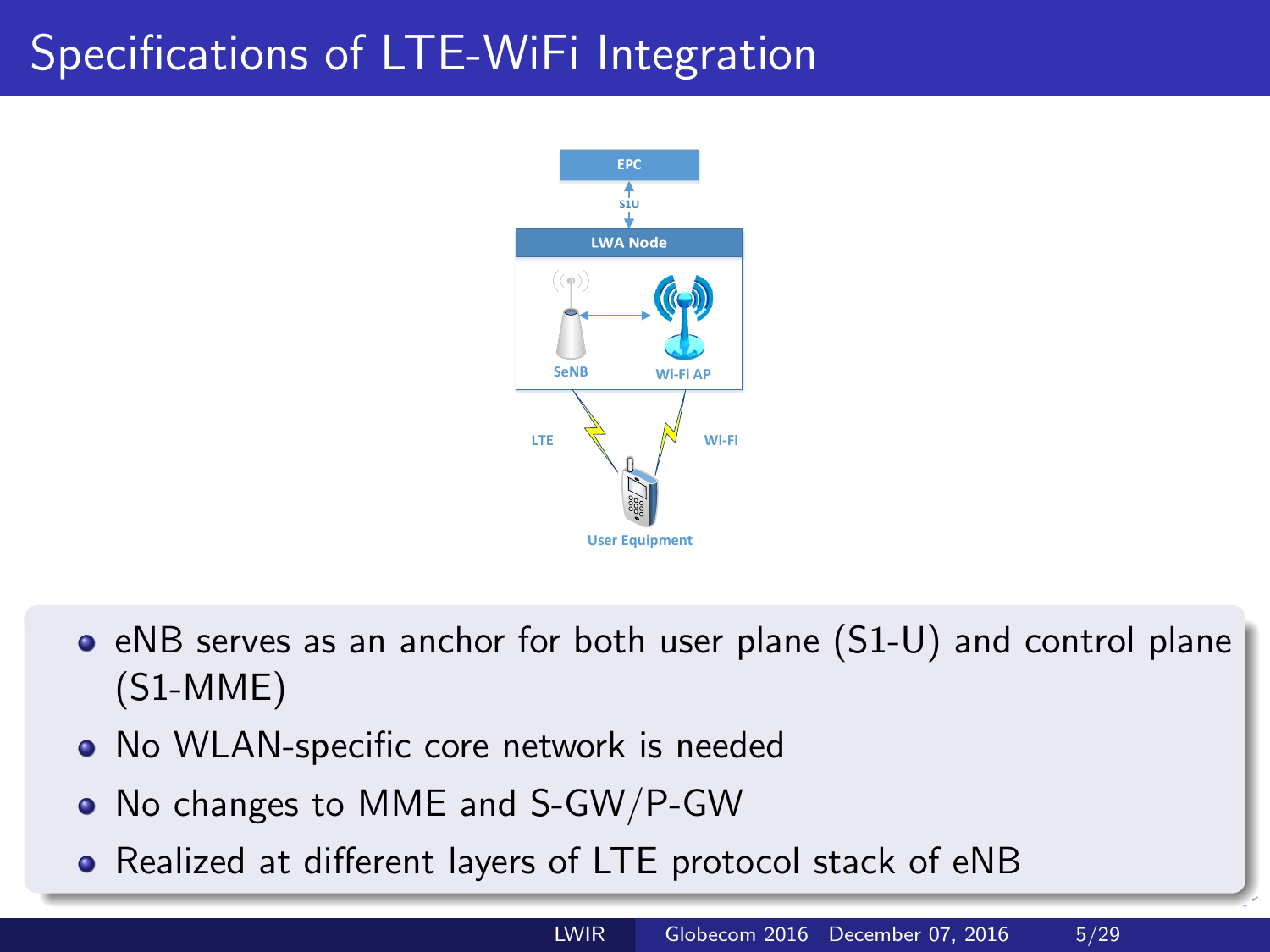# <span id="page-5-0"></span>Advantages of RAN Level Aggregation of LTE and WiFi

- Dynamic resource allocation based on network conditions
- Unified network control and real-time load balancing
- Minimal or no changes in core network
- Better user and system throughput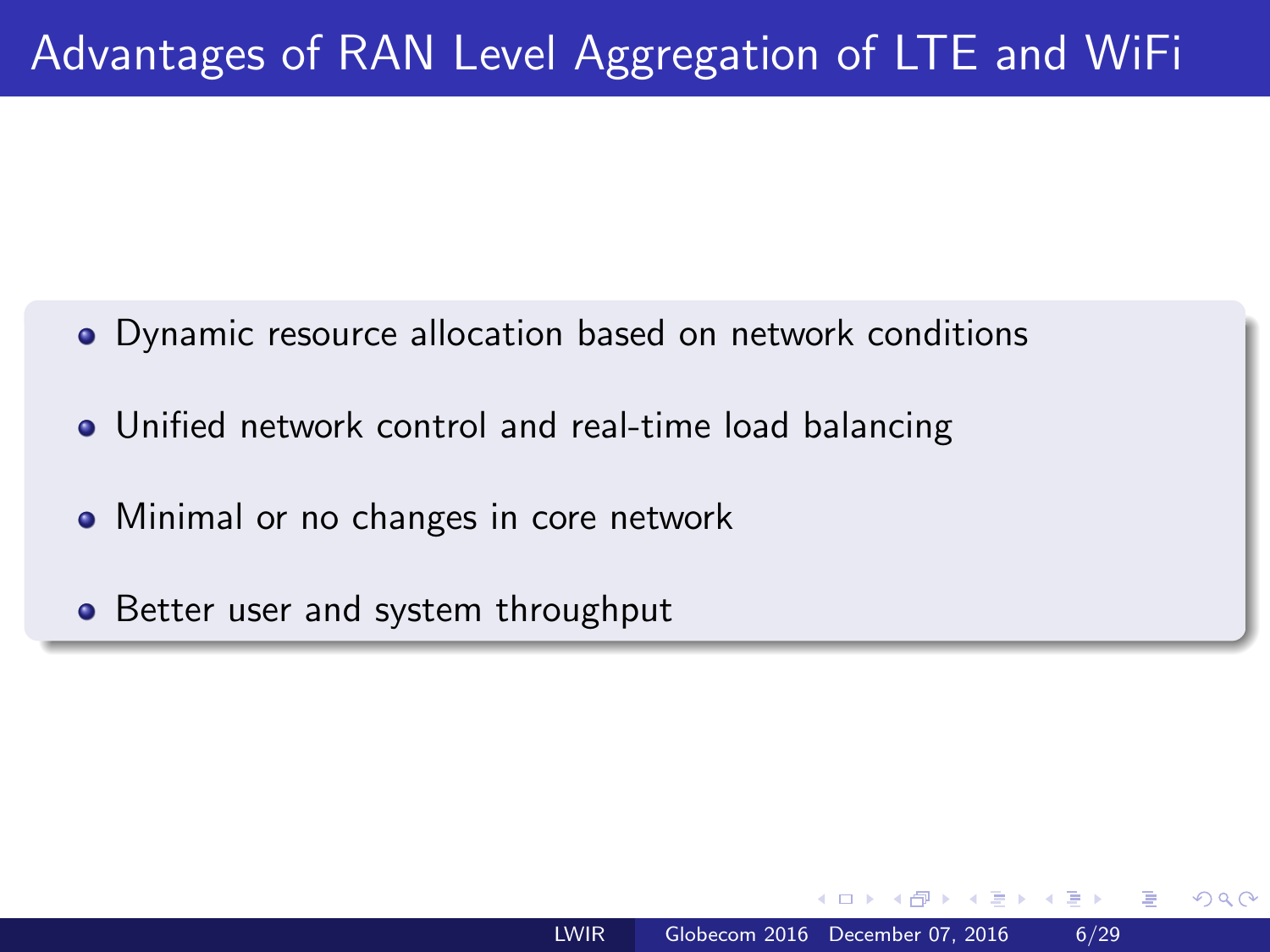### <span id="page-6-0"></span>**[3GPP LTE-WLAN Aggregation](#page-2-0)**

- [RAN Level Integration of LTE WiFi](#page-3-0)
- **[LTE-WiFI Integration Architecture](#page-3-0)**
- [LWIP: LTE-WLAN Radio Level Integration Using IPsec Tunnel](#page-6-0)
- [LWA: LTE-WLAN Aggregation at PDCP Layer](#page-8-0)
- **[Problems with Existing Aggregation Architectures](#page-11-0)**

3 [Proposed LTE-WLAN Integration Architecture](#page-13-0) [LWIR: LTE-WLAN Integration at RLC Layer](#page-13-0) [Virtual WLAN Scheduler](#page-17-0)

#### 4 [LWIR: Performance Results](#page-19-0) **• [Simulation Setup](#page-19-0)**

**C** [LWIR Performance Evaluation](#page-22-0)

### 5 [Conclusions and Future Work](#page-27-0)

 $\overline{a}$   $\overline{m}$   $\overline{m}$ 

**ALCOHOL:** 

重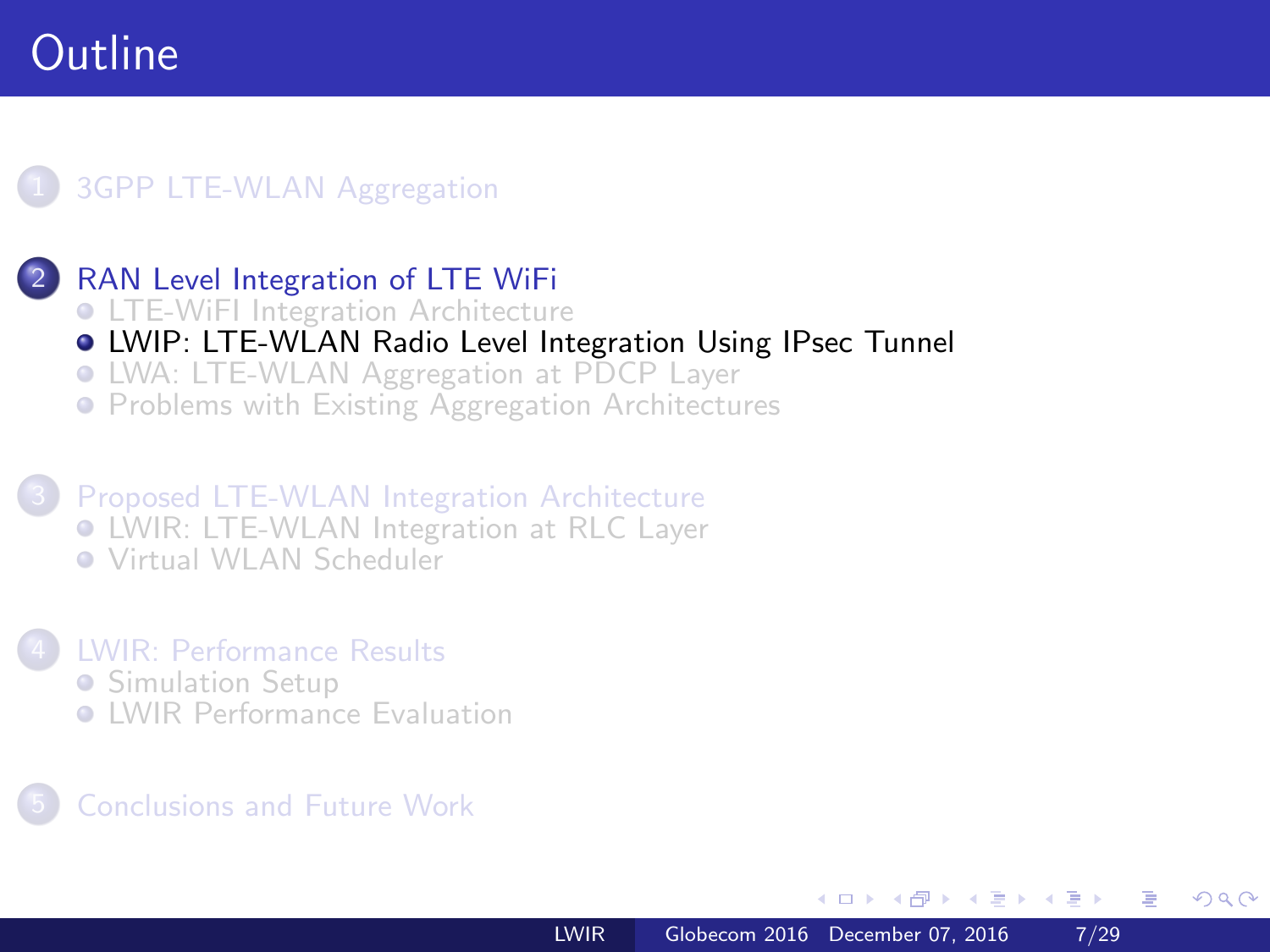# LWIP Architecture

- **LTE-WLAN Integration at IP Layer**
- A secure IP tunnel between LWIP node and UE to ensure security for communication over WiFi interface
- $\bullet$  No changes required at the UE protocol stack
- No packet re-ordering at IP layer
- No support for Packet Level traffic steering



3GPP LWIP Architecture

→ 母→

 $\prec$ 

 $\equiv$ 

э **B**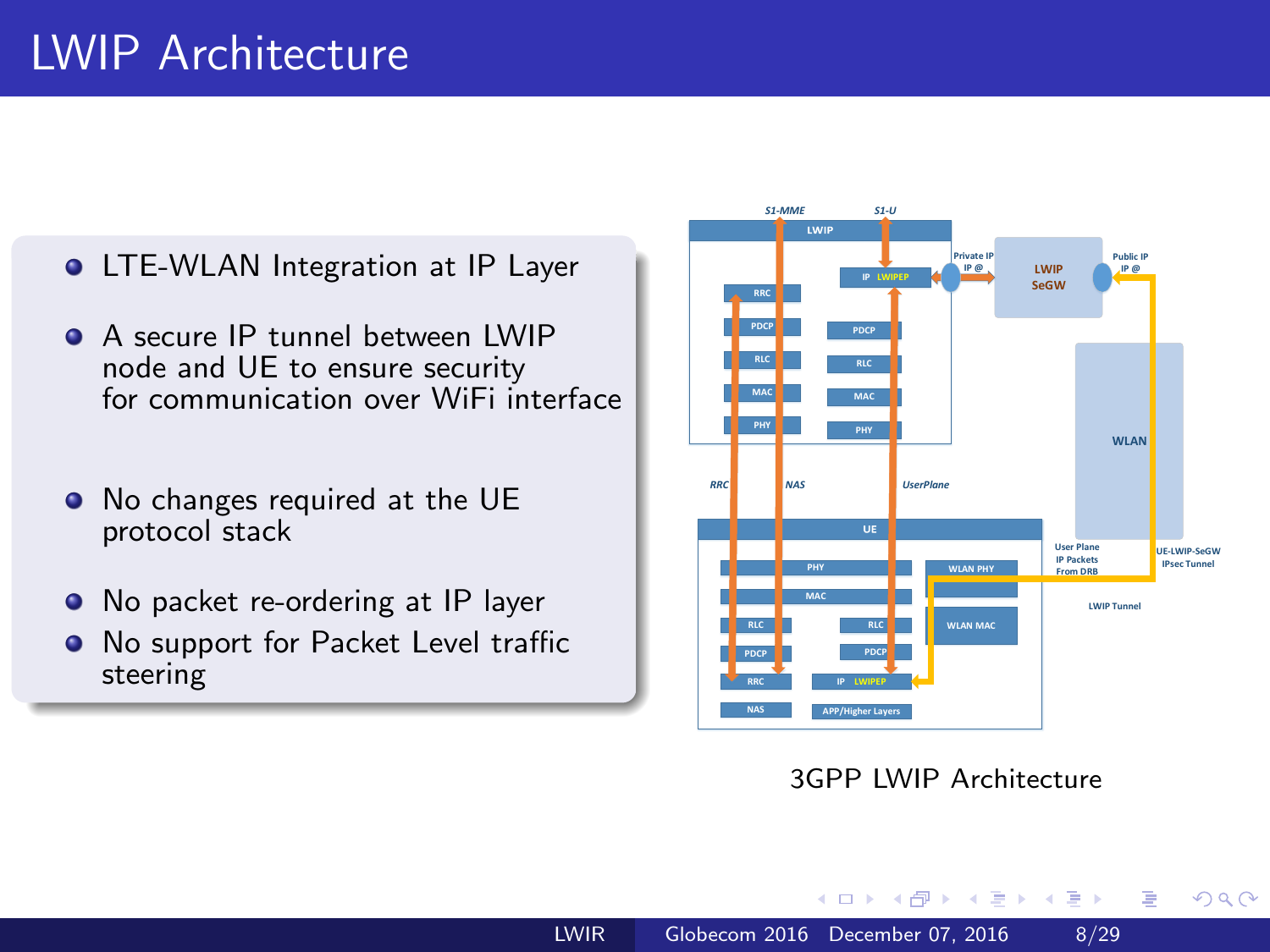### <span id="page-8-0"></span>**[3GPP LTE-WLAN Aggregation](#page-2-0)**

### [RAN Level Integration of LTE WiFi](#page-3-0)

- **[LTE-WiFI Integration Architecture](#page-3-0)**
- [LWIP: LTE-WLAN Radio Level Integration Using IPsec Tunnel](#page-6-0)
- [LWA: LTE-WLAN Aggregation at PDCP Layer](#page-8-0)
- **[Problems with Existing Aggregation Architectures](#page-11-0)**

3 [Proposed LTE-WLAN Integration Architecture](#page-13-0) [LWIR: LTE-WLAN Integration at RLC Layer](#page-13-0) [Virtual WLAN Scheduler](#page-17-0)

### 4 [LWIR: Performance Results](#page-19-0) **• [Simulation Setup](#page-19-0)**

**C** [LWIR Performance Evaluation](#page-22-0)

### 5 [Conclusions and Future Work](#page-27-0)

 $\overline{a}$   $\overline{m}$   $\overline{m}$ 

 $x = x$ 一心語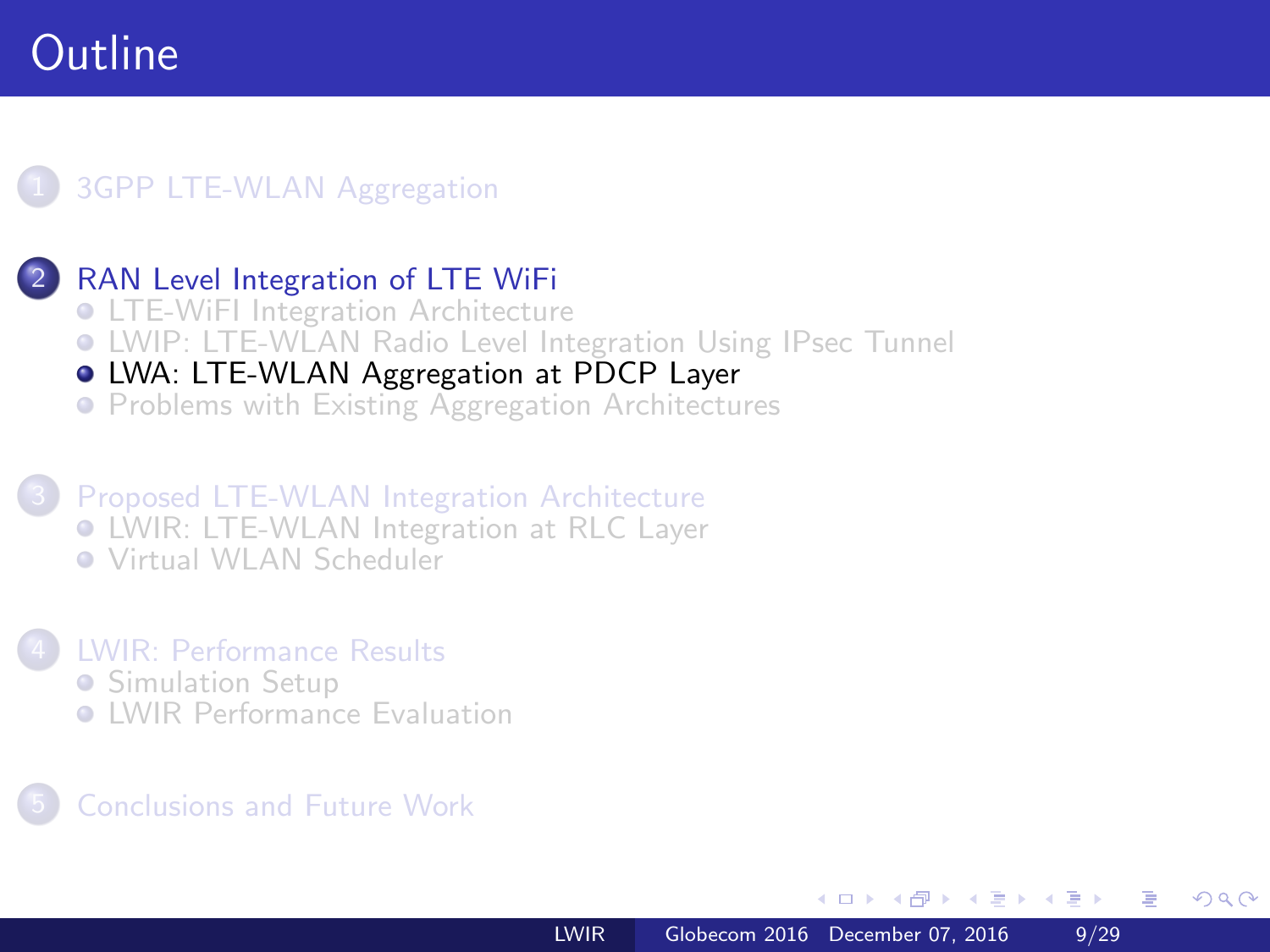- **O** LTE-WLAN Integration at PDCP layer
- Changes required at both eNB and UE
- **•** Packet re-ordering at PDCP layer



3GPP LWA architecture for collocated scenario

 $QQ$ 

э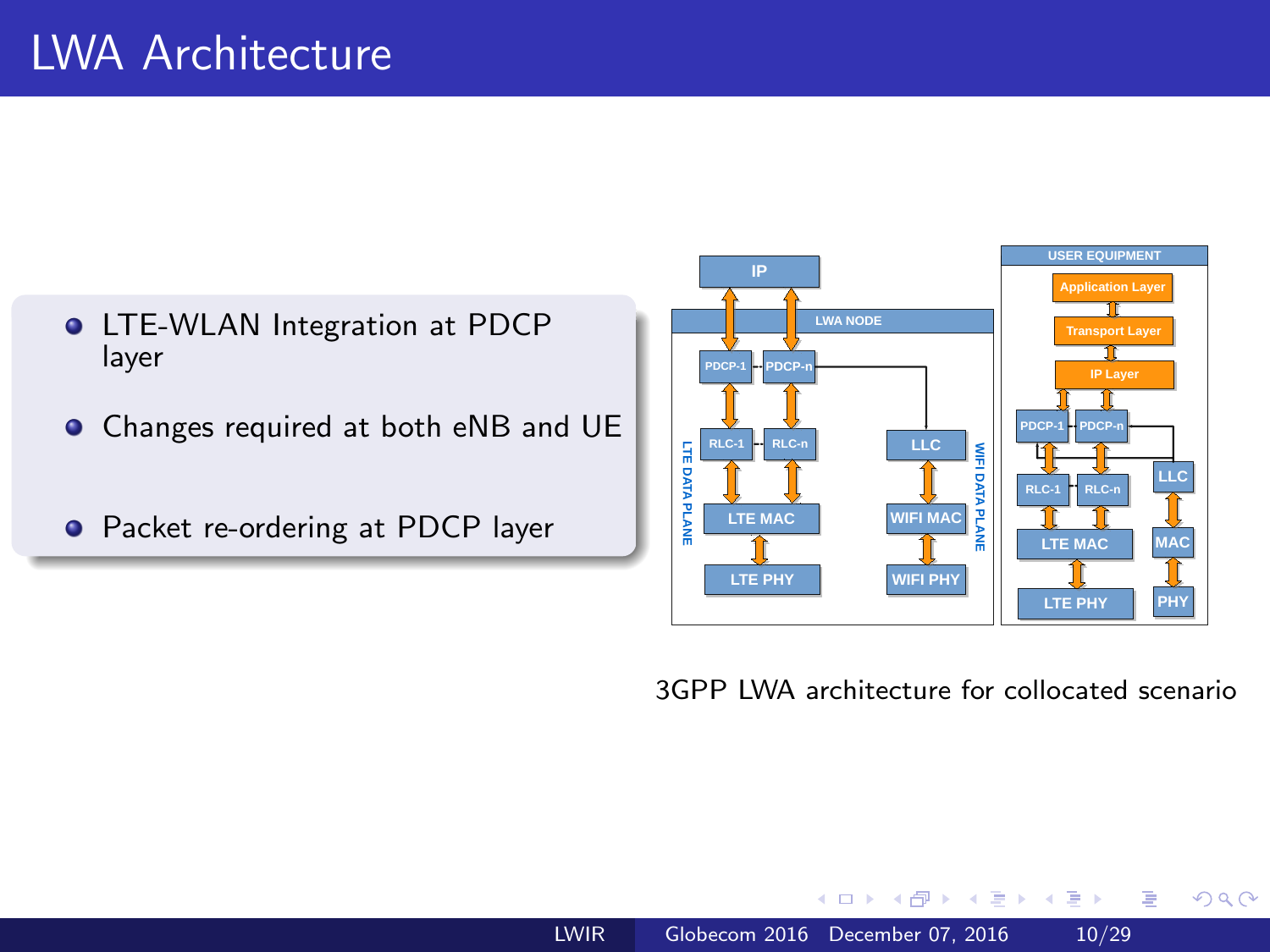# <span id="page-10-0"></span>Granularity of Traffic Steering



Split and Switch bearer in LWA from 3GPP

- Traffic steering moving data at different granularity (packets or flows) across different radio interfaces
	- Switched Bearer (flow level)
	- Split Bearer (packet level)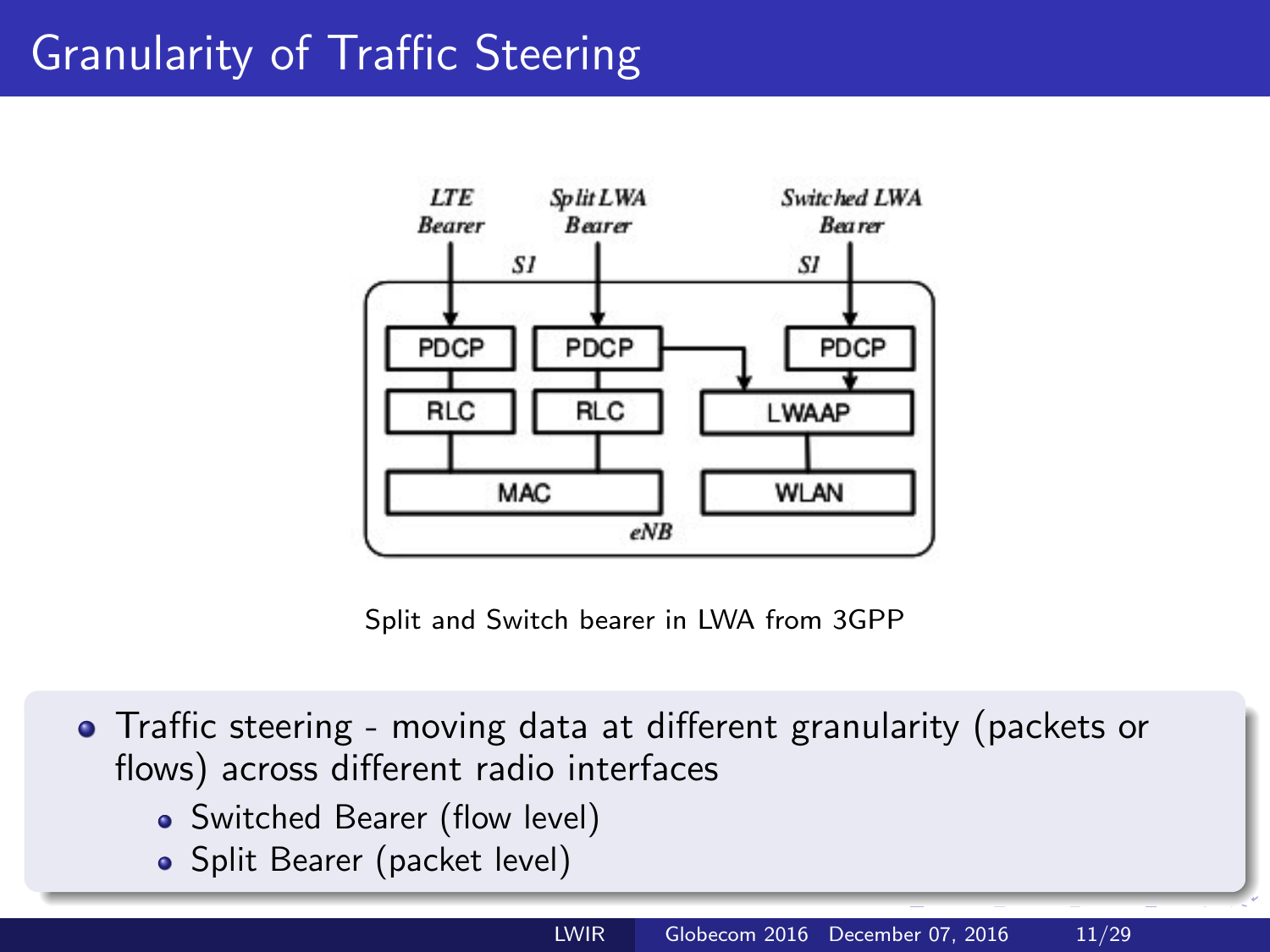### <span id="page-11-0"></span>**[3GPP LTE-WLAN Aggregation](#page-2-0)**

### [RAN Level Integration of LTE WiFi](#page-3-0)

- **[LTE-WiFI Integration Architecture](#page-3-0)**
- [LWIP: LTE-WLAN Radio Level Integration Using IPsec Tunnel](#page-6-0)
- [LWA: LTE-WLAN Aggregation at PDCP Layer](#page-8-0)
- **[Problems with Existing Aggregation Architectures](#page-11-0)**

#### 3 [Proposed LTE-WLAN Integration Architecture](#page-13-0) [LWIR: LTE-WLAN Integration at RLC Layer](#page-13-0) [Virtual WLAN Scheduler](#page-17-0)

#### 4 [LWIR: Performance Results](#page-19-0)

- **[Simulation Setup](#page-19-0)**
- **C** [LWIR Performance Evaluation](#page-22-0)

### 5 [Conclusions and Future Work](#page-27-0)

 $\overline{AB}$ 

- 4 重 8 3 4 重 8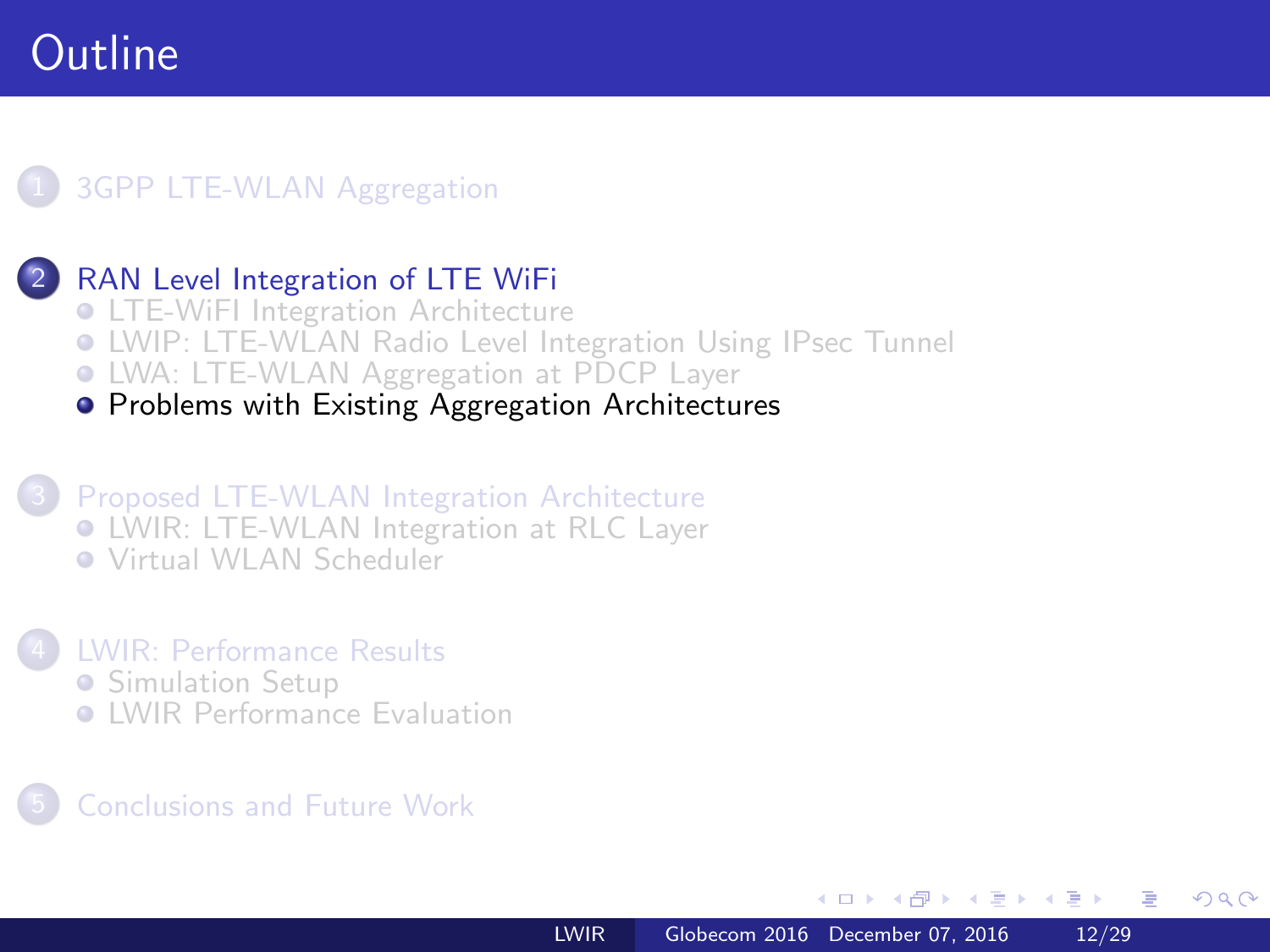# <span id="page-12-0"></span>TCP Performance with LWA

- Split bearer causes delay and out-of-order packet delivery at receiver
- Congestion window drops frequently (lower than that in "Only LTE" scenario)

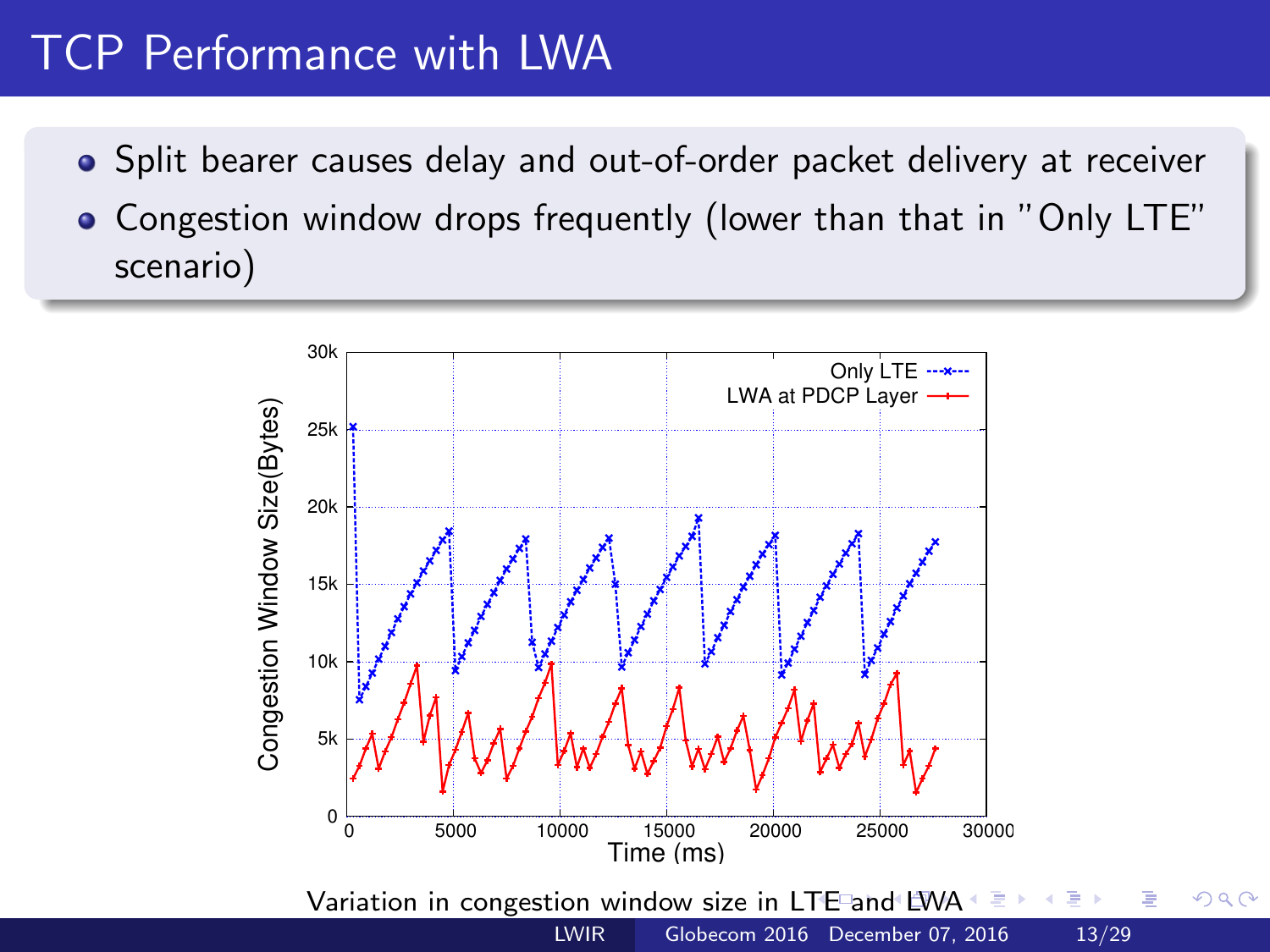### <span id="page-13-0"></span>**[3GPP LTE-WLAN Aggregation](#page-2-0)**

#### [RAN Level Integration of LTE WiFi](#page-3-0)

- **[LTE-WiFI Integration Architecture](#page-3-0)**
- [LWIP: LTE-WLAN Radio Level Integration Using IPsec Tunnel](#page-6-0)
- [LWA: LTE-WLAN Aggregation at PDCP Layer](#page-8-0)
- **[Problems with Existing Aggregation Architectures](#page-11-0)**

#### 3 [Proposed LTE-WLAN Integration Architecture](#page-13-0) [LWIR: LTE-WLAN Integration at RLC Layer](#page-13-0) [Virtual WLAN Scheduler](#page-17-0)

#### 4 [LWIR: Performance Results](#page-19-0)

- **[Simulation Setup](#page-19-0)**
- **C** [LWIR Performance Evaluation](#page-22-0)

### 5 [Conclusions and Future Work](#page-27-0)

 $\overline{a}$   $\overline{m}$   $\overline{m}$ 

 $x = x$ 一本語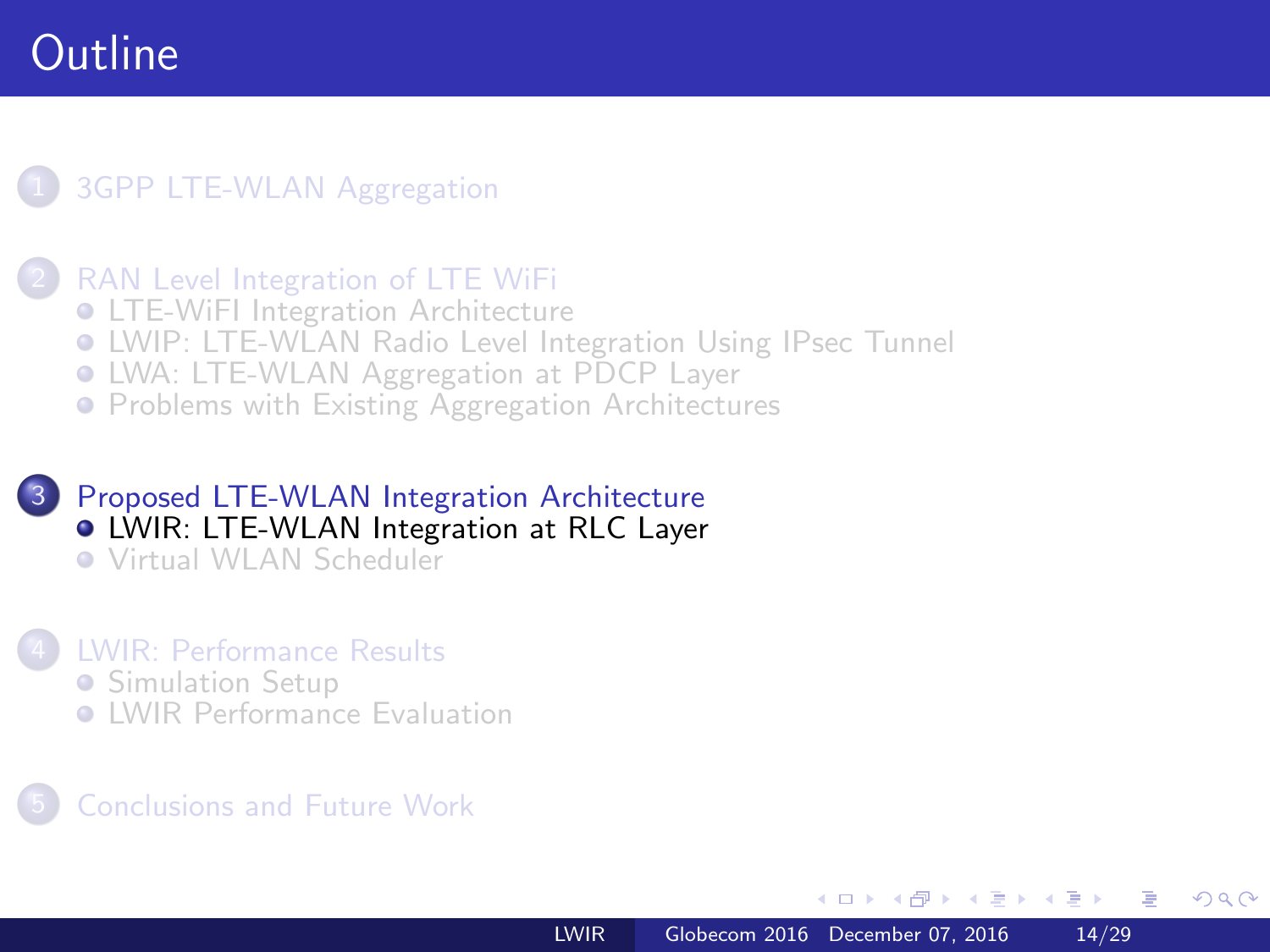# LWIR Architecture

- **•** Both eNB and WiFi AP functionality in single box (LWIR Node)
- Byte stream level traffic steering
- VWS selects data from RLC buffer based on user selection scheme



#### LWIR Architecture with VW[S](#page-13-0)

 $\Box$ 

 $QQ$ 

э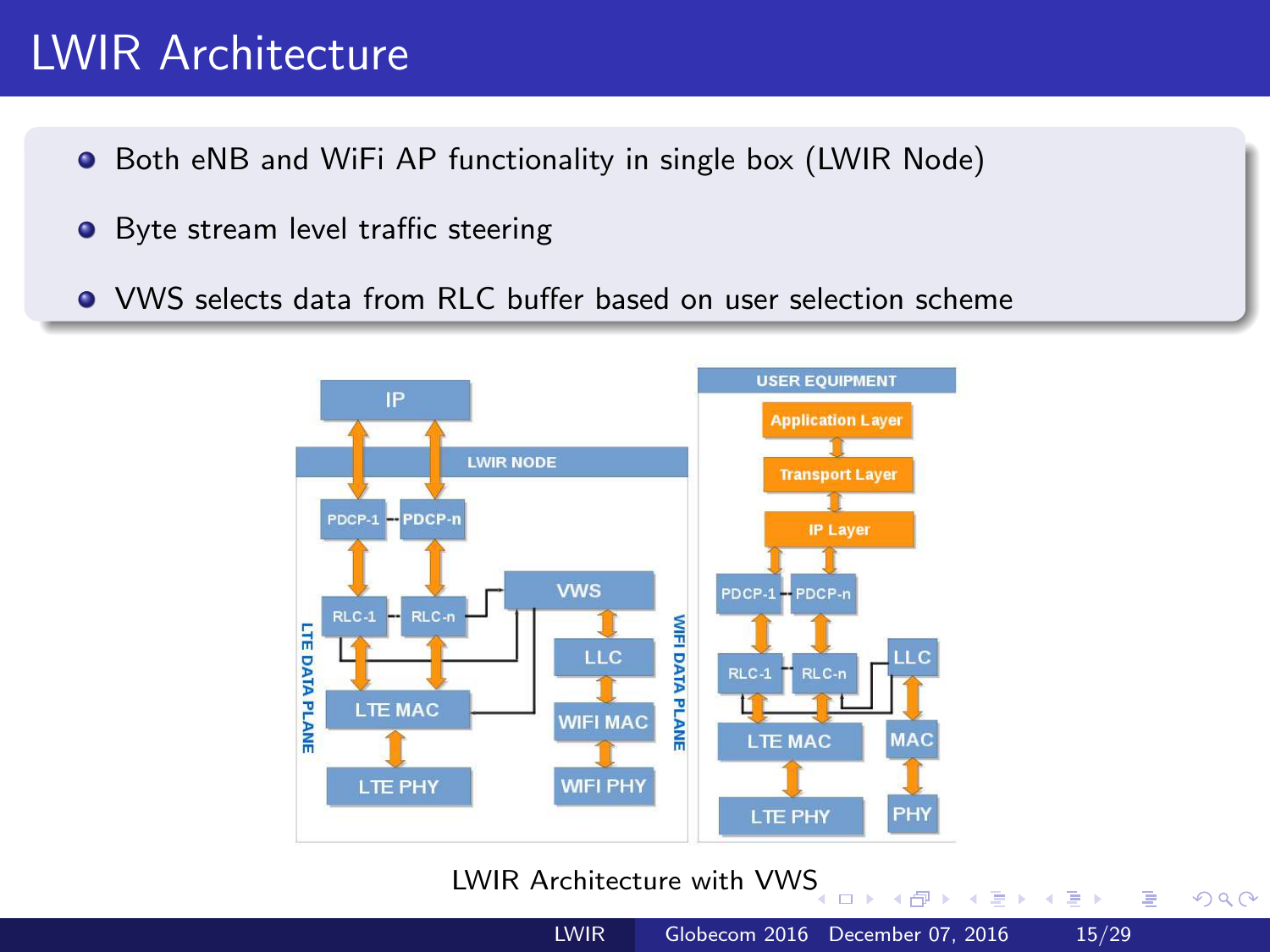# Traffic Steering at Different Layers of Protocol Stack



Traffic Steering at Different Layers of Protocol Stack

- LWIP Packets are steered to both LTE and WiFi interfaces at IP layer of eNB
- LWA PSDUs (PDCP Service Data Unit) are tunnelled to WiFi AP in form of MSDUs (MAC SDUs)
- LWIR Byte from scheduler segmented into a packet sent over WiFi in the form of MSDUs

 $\overline{AB}$ 

 $\sim$   $\sim$ 

 $\mathbf{y} \rightarrow \mathbf{z}$  . If  $\mathbf{y} \rightarrow \mathbf{z}$ 

E.

 $QQ$ 

曲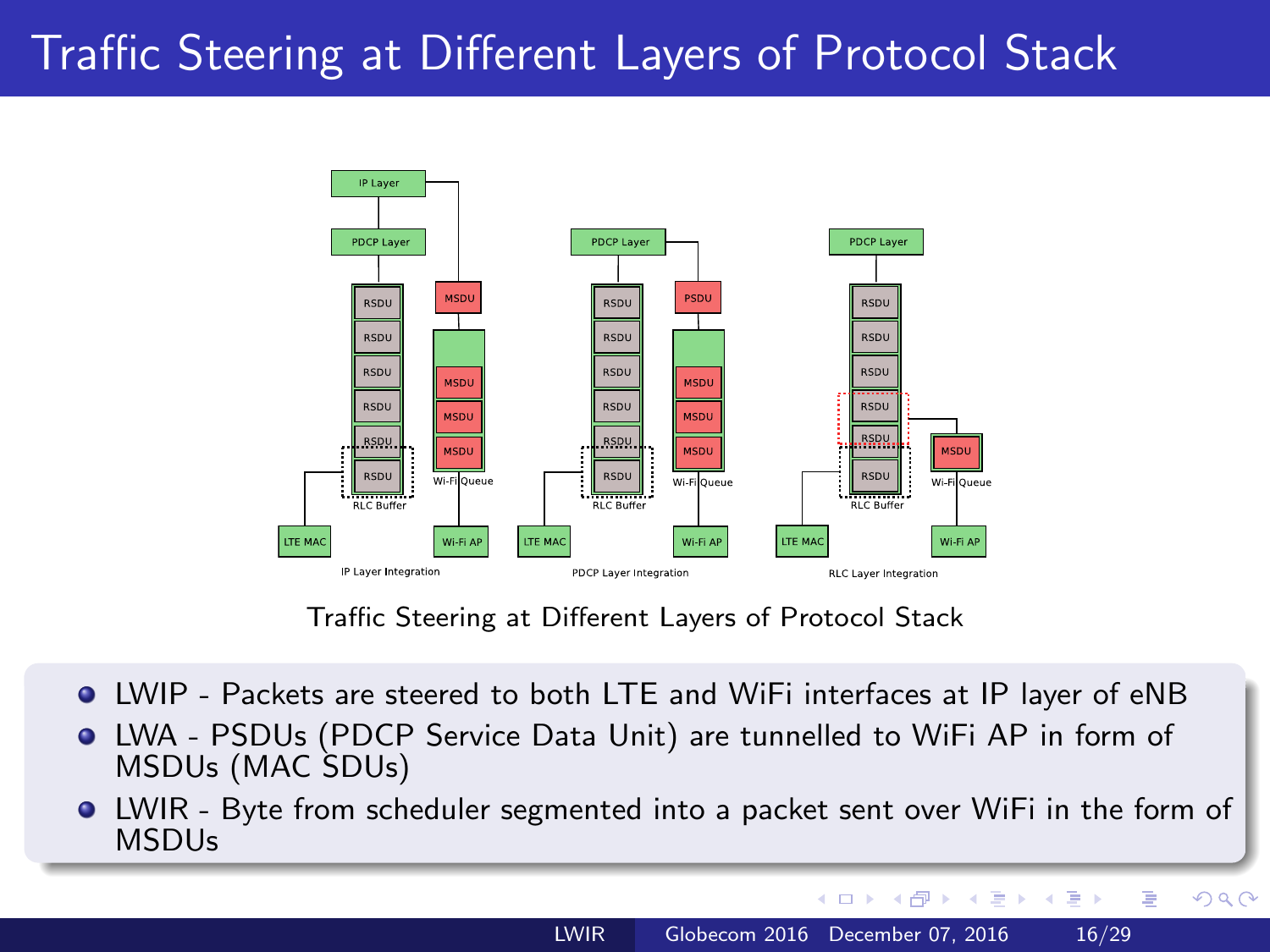# Traffic Steering at Different Layers of Protocol Stack (cont...)



Traffic Steering at Different Layers of Protocol Stack

- LWIP and LWA cause waiting delay in WiFi queue
- LWIR does steering at granularity of byte stream level  $\bullet$
- Byte stream level gives finer control than packet, flow, and bearer level  $\bullet$
- **•** In LWIR, no waiting time in WiFi queue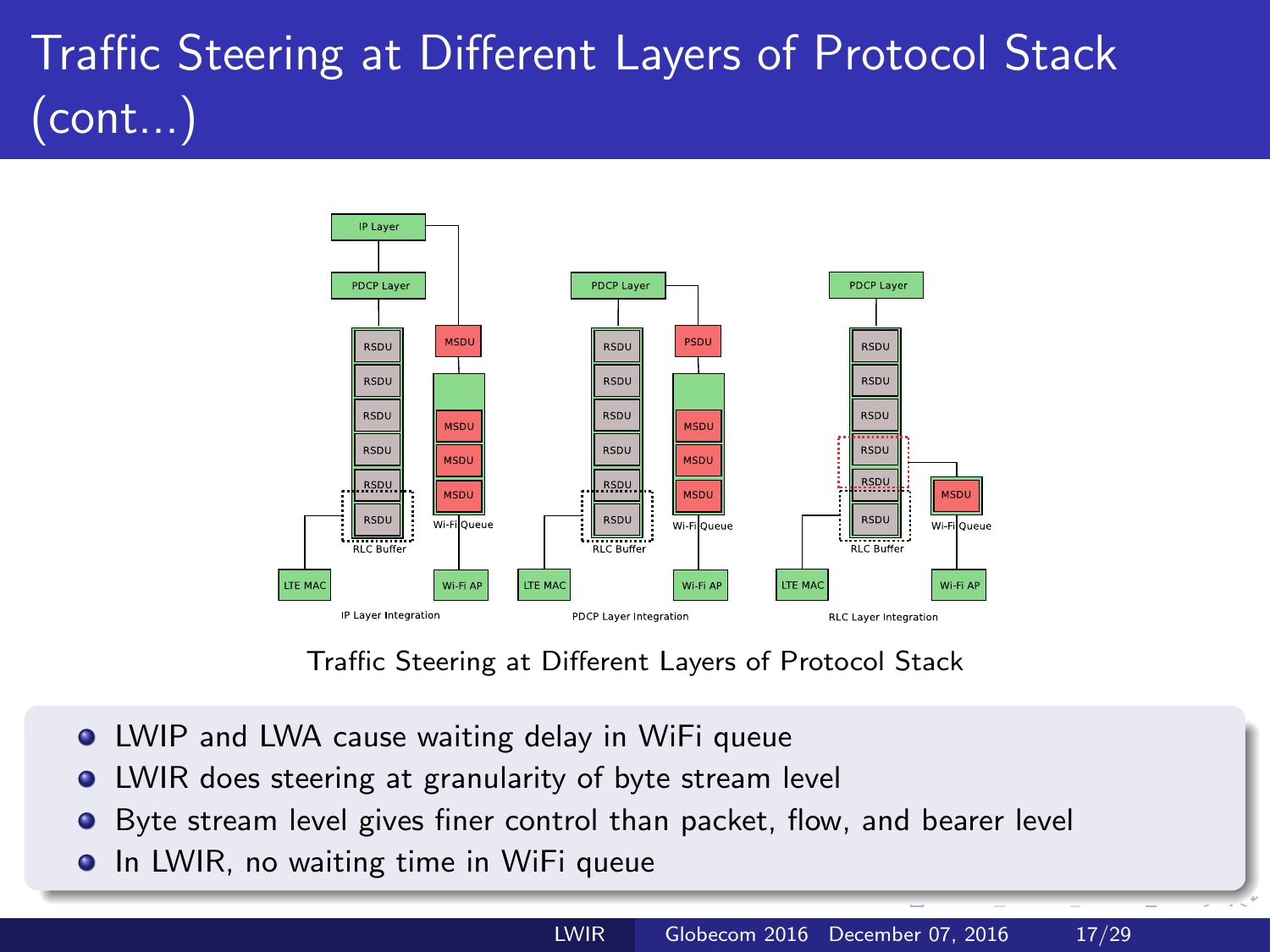### <span id="page-17-0"></span>**[3GPP LTE-WLAN Aggregation](#page-2-0)**

#### [RAN Level Integration of LTE WiFi](#page-3-0)

- **[LTE-WiFI Integration Architecture](#page-3-0)**
- [LWIP: LTE-WLAN Radio Level Integration Using IPsec Tunnel](#page-6-0)
- [LWA: LTE-WLAN Aggregation at PDCP Layer](#page-8-0)
- **[Problems with Existing Aggregation Architectures](#page-11-0)**

### 3 [Proposed LTE-WLAN Integration Architecture](#page-13-0) [LWIR: LTE-WLAN Integration at RLC Layer](#page-13-0)

[Virtual WLAN Scheduler](#page-17-0)

#### 4 [LWIR: Performance Results](#page-19-0)

- **[Simulation Setup](#page-19-0)**
- **C** [LWIR Performance Evaluation](#page-22-0)

### 5 [Conclusions and Future Work](#page-27-0)

 $\overline{AB}$ 

医毛毛 医三角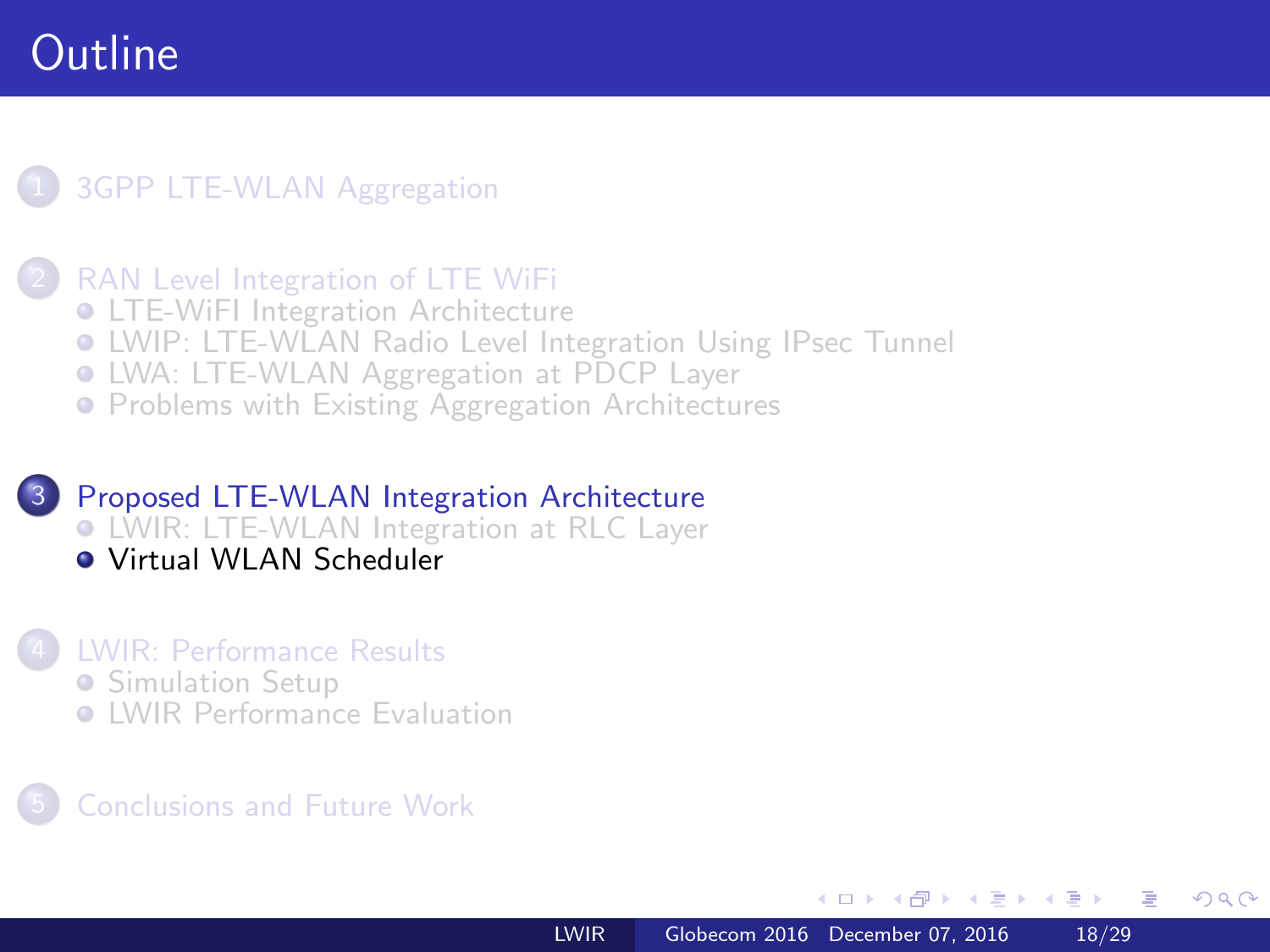- Feedback from WiFi amount of data being sent over WiFi to LTE scheduler
- LTE scheduling remains unchanged  $\bullet$
- Virtually scheduling done for both links
- Ensures at most one packet in the WiFi MAC queue to ensure maximum link utilization

### WiFi user selection schemes

- **•** Min CQI First
- **Max CQI First**
- **Max RLC Buffer First**
- **•** Max RLC Buffer with Min CQI
- **O** Max RLC Buffer with Max CQI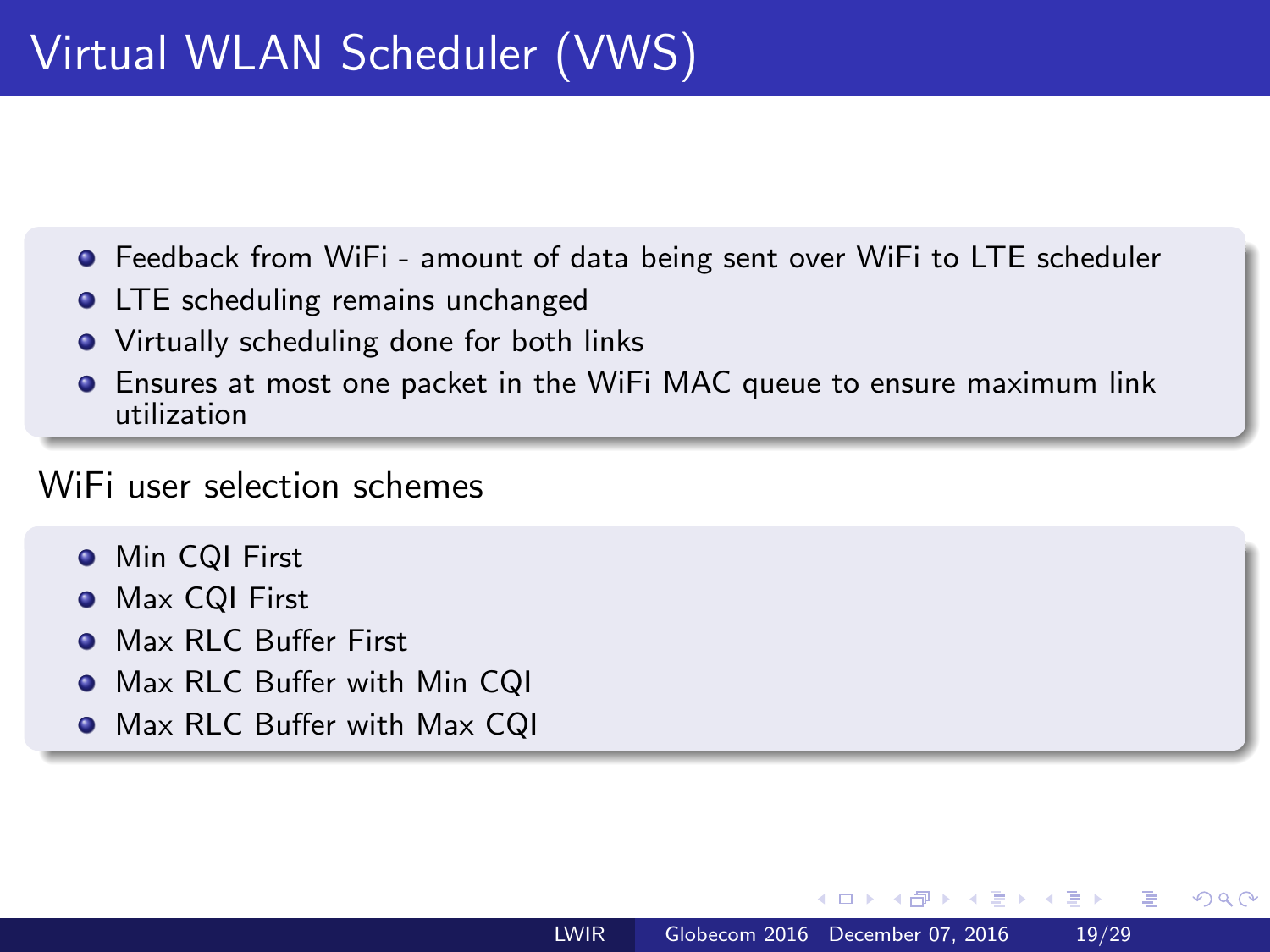### <span id="page-19-0"></span>**[3GPP LTE-WLAN Aggregation](#page-2-0)**

#### [RAN Level Integration of LTE WiFi](#page-3-0)

- **[LTE-WiFI Integration Architecture](#page-3-0)**
- [LWIP: LTE-WLAN Radio Level Integration Using IPsec Tunnel](#page-6-0)
- [LWA: LTE-WLAN Aggregation at PDCP Layer](#page-8-0)
- **[Problems with Existing Aggregation Architectures](#page-11-0)**

3 [Proposed LTE-WLAN Integration Architecture](#page-13-0) [LWIR: LTE-WLAN Integration at RLC Layer](#page-13-0) [Virtual WLAN Scheduler](#page-17-0)



#### 5 [Conclusions and Future Work](#page-27-0)

一心語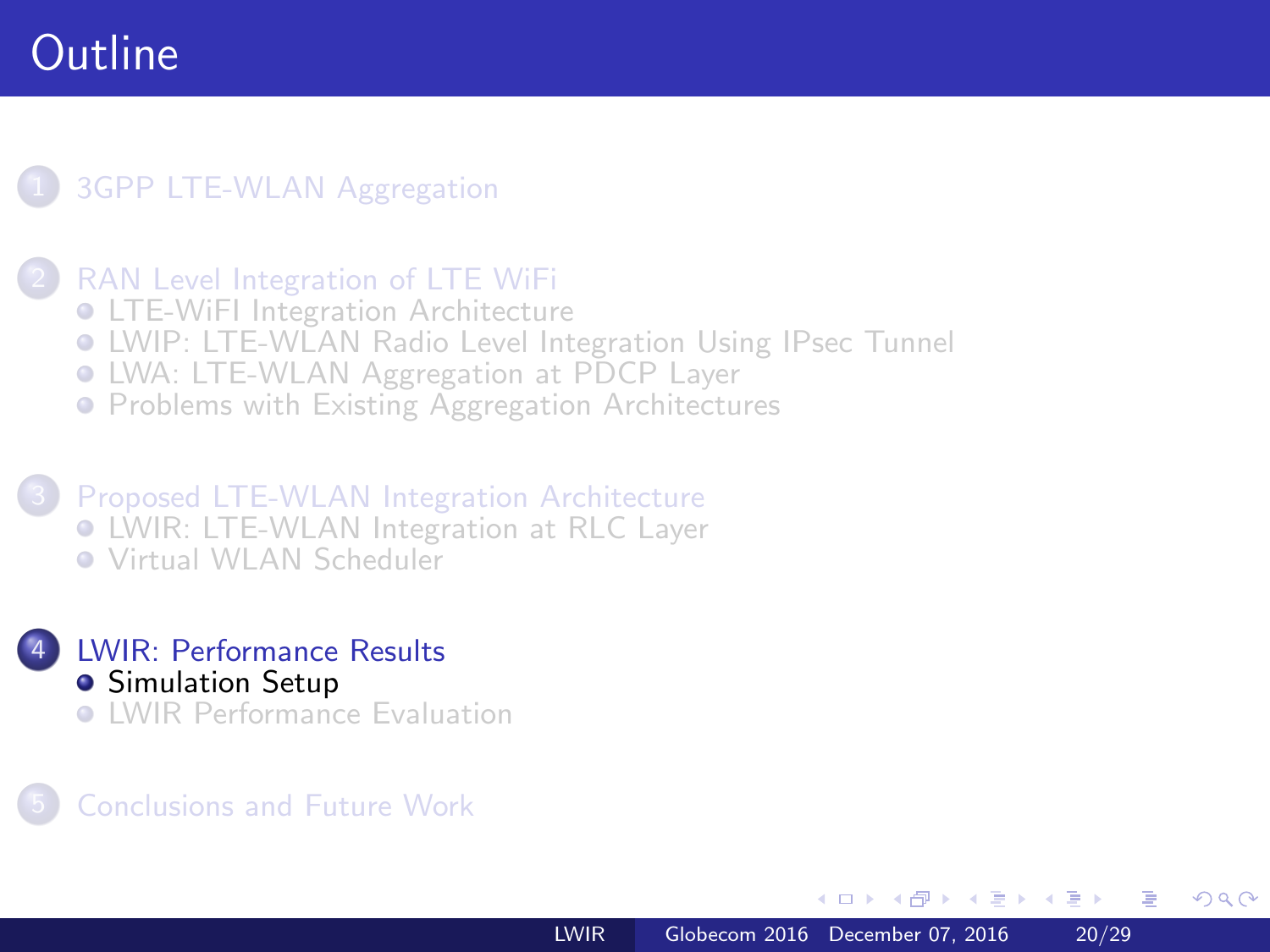# Simulation Setup



Simulation Setup

4 冊 ▶ 一心語  $\mathbf{h}$  3 동

**D** э  $299$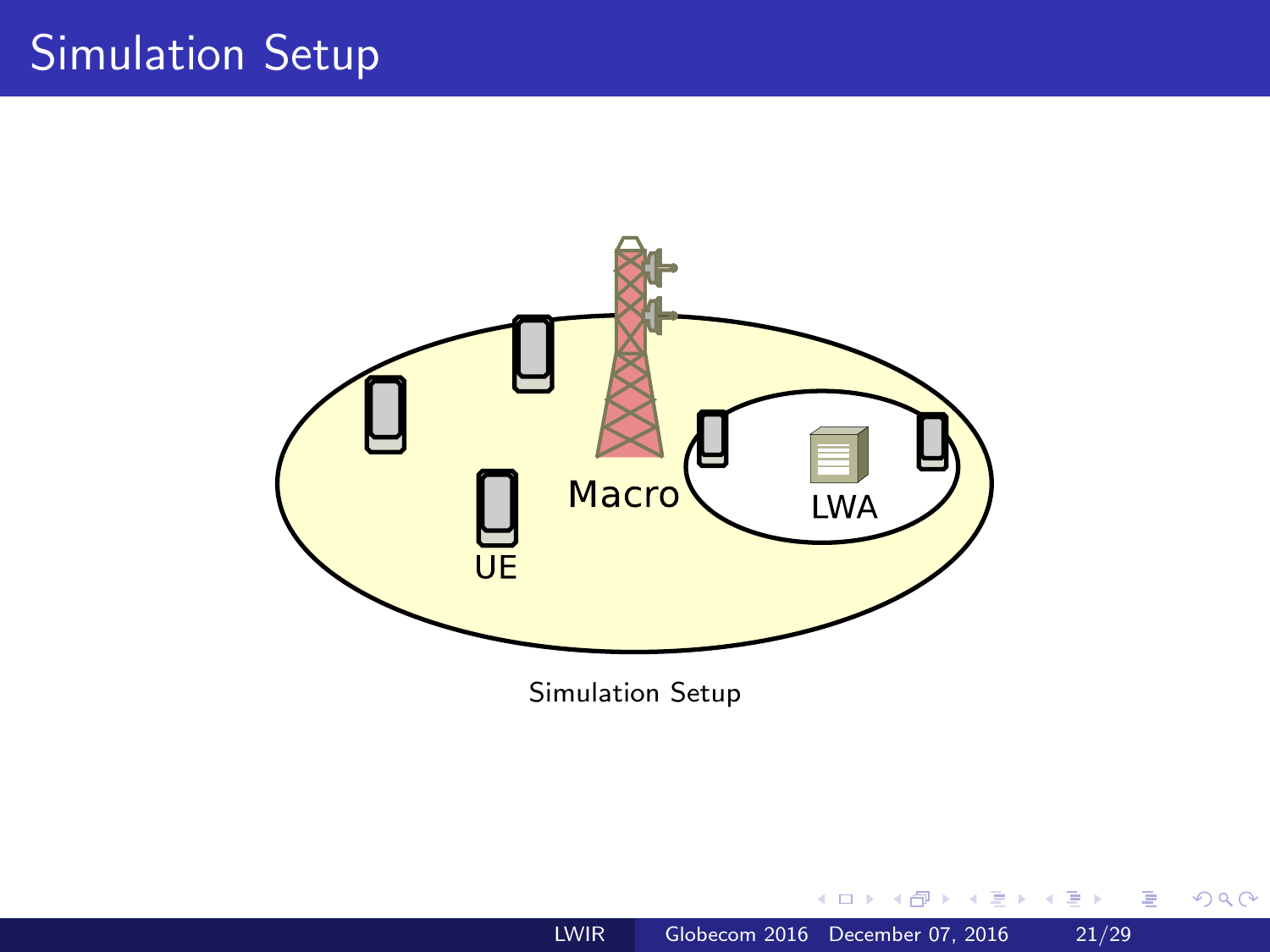#### Simulation Parameters

<span id="page-21-0"></span>

| <b>Parameter</b>                         | Value             |
|------------------------------------------|-------------------|
| <b>LTE Scheduler</b>                     | Proportional Fair |
| Tx power of Macro and LWIR/LWIP/LWA node | 43 dBm, 16 dBm    |
| <b>TCP</b>                               | New Reno          |
| LTE Mode                                 | FDD with 100 RBs  |
| Distance b/w UEs and LWA/LWIP/LWIR node  | 50 <sub>m</sub>   |
| Number of UEs per LWA/LWIP/LWIR node     | 30                |
| IEEE 802.11a Bandwidth                   | 20 MHz            |
| Number of Seeds                          | 10                |
| PDCP Re-ordering Timer                   | 5, 20, 50 msec    |
| <b>MTU Size</b>                          | 1500, 2300 Bytes  |
| Simulation duration                      | 30 seconds        |

A  $\sim$ 

 $\sim$   $-$ 

目

(目→) <目→

 $299$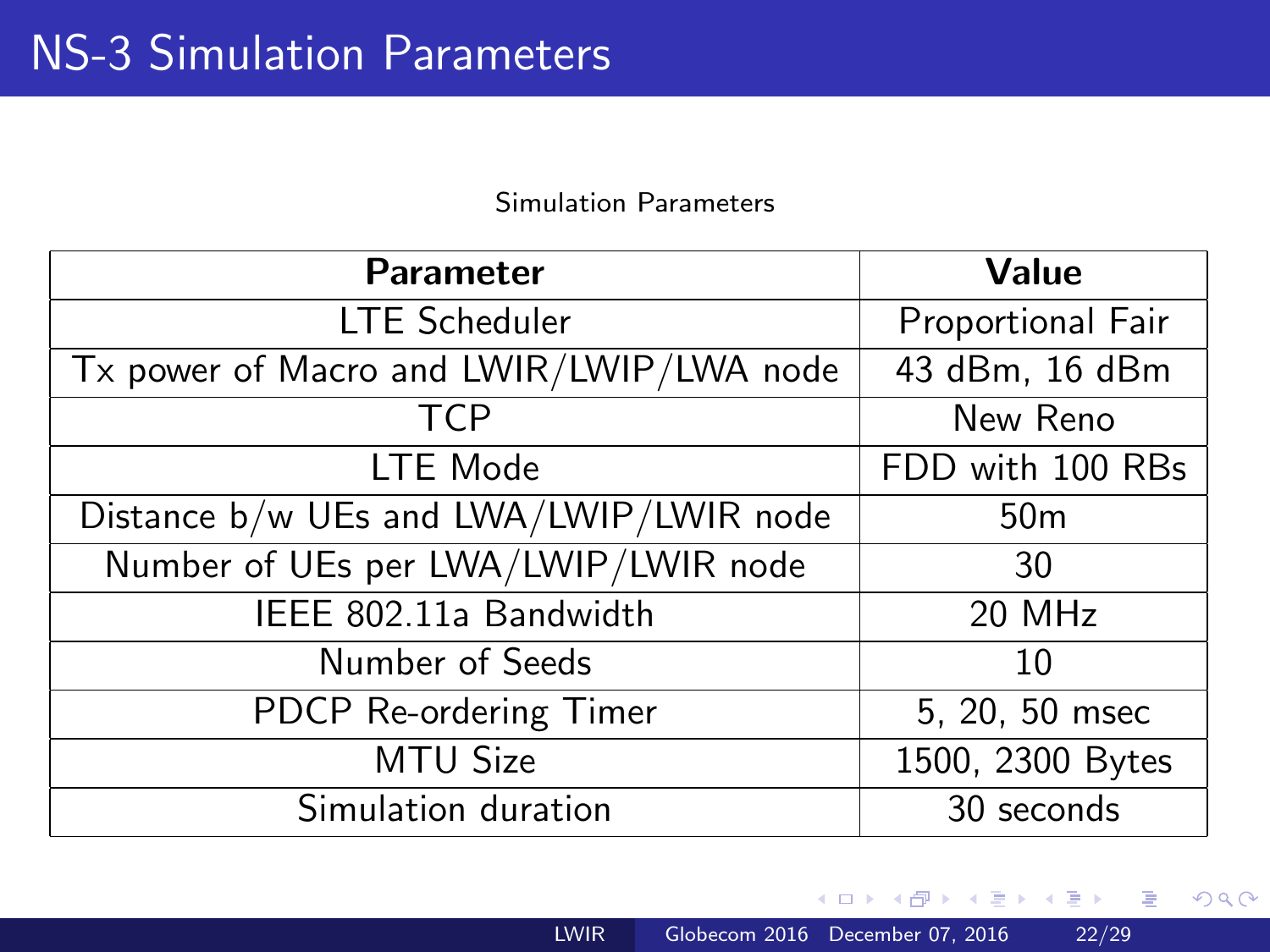### <span id="page-22-0"></span>**[3GPP LTE-WLAN Aggregation](#page-2-0)**

#### [RAN Level Integration of LTE WiFi](#page-3-0)

- **[LTE-WiFI Integration Architecture](#page-3-0)**
- [LWIP: LTE-WLAN Radio Level Integration Using IPsec Tunnel](#page-6-0)
- [LWA: LTE-WLAN Aggregation at PDCP Layer](#page-8-0)
- **[Problems with Existing Aggregation Architectures](#page-11-0)**

3 [Proposed LTE-WLAN Integration Architecture](#page-13-0) [LWIR: LTE-WLAN Integration at RLC Layer](#page-13-0) [Virtual WLAN Scheduler](#page-17-0)



#### 5 [Conclusions and Future Work](#page-27-0)

 $\overline{a}$   $\overline{m}$   $\overline{m}$ 

 $\lambda$  =  $\lambda$ 一本語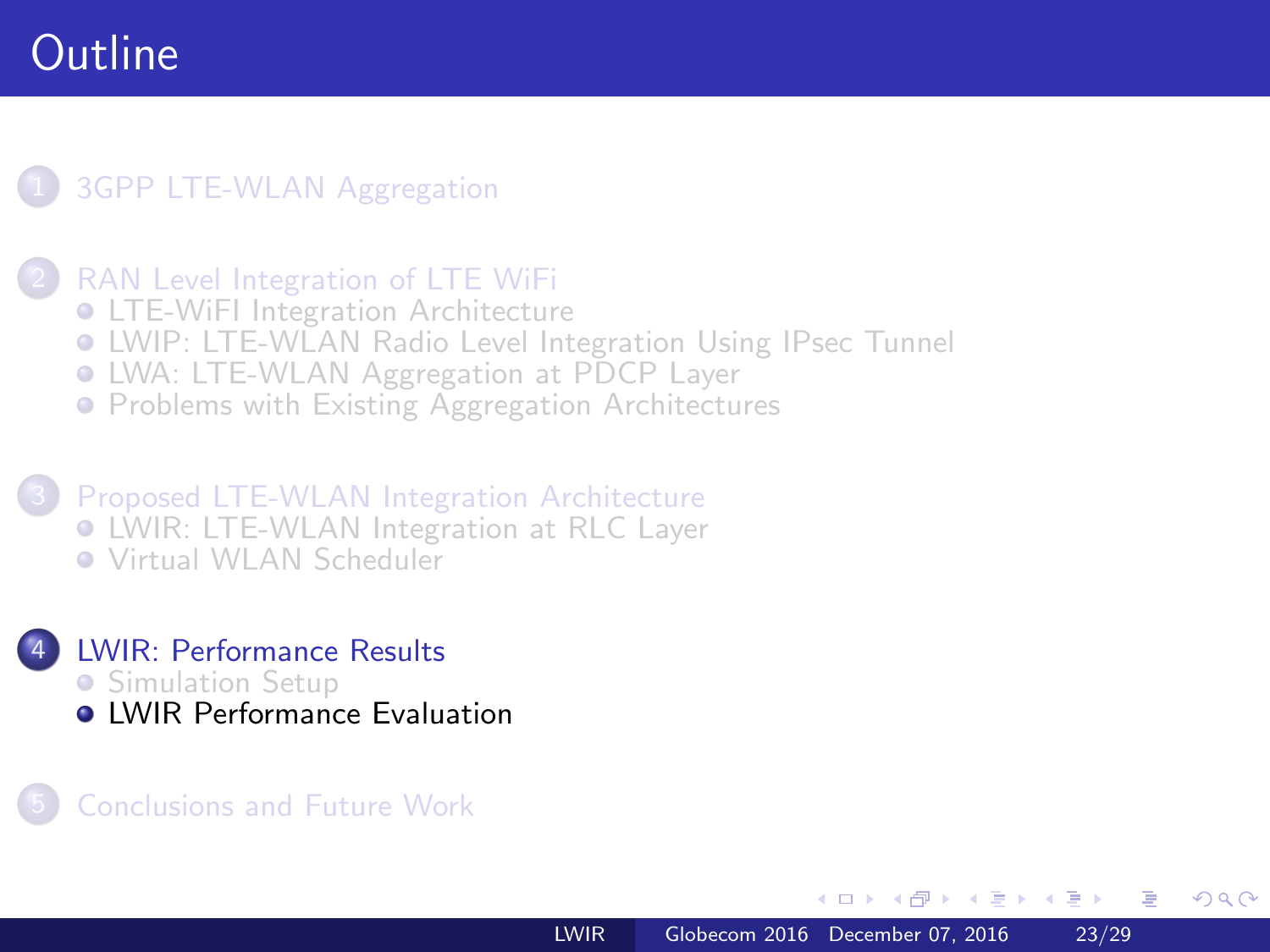# <span id="page-23-0"></span>Triple DUPACKS in LWIP, LWA and LWIR



- LWIP (only flow split) very less out-of-order packets resulting less triple DUPACKS
- LWIR all the data is taken from the front of the RLC buffer, so a continuous flow is maintained for TCP during the transmission
- Using WiFi opportunistically leads to less 3[DU](#page-22-0)[P](#page-24-0)[A](#page-22-0)[C](#page-23-0)[K](#page-24-0)[S](#page-21-0)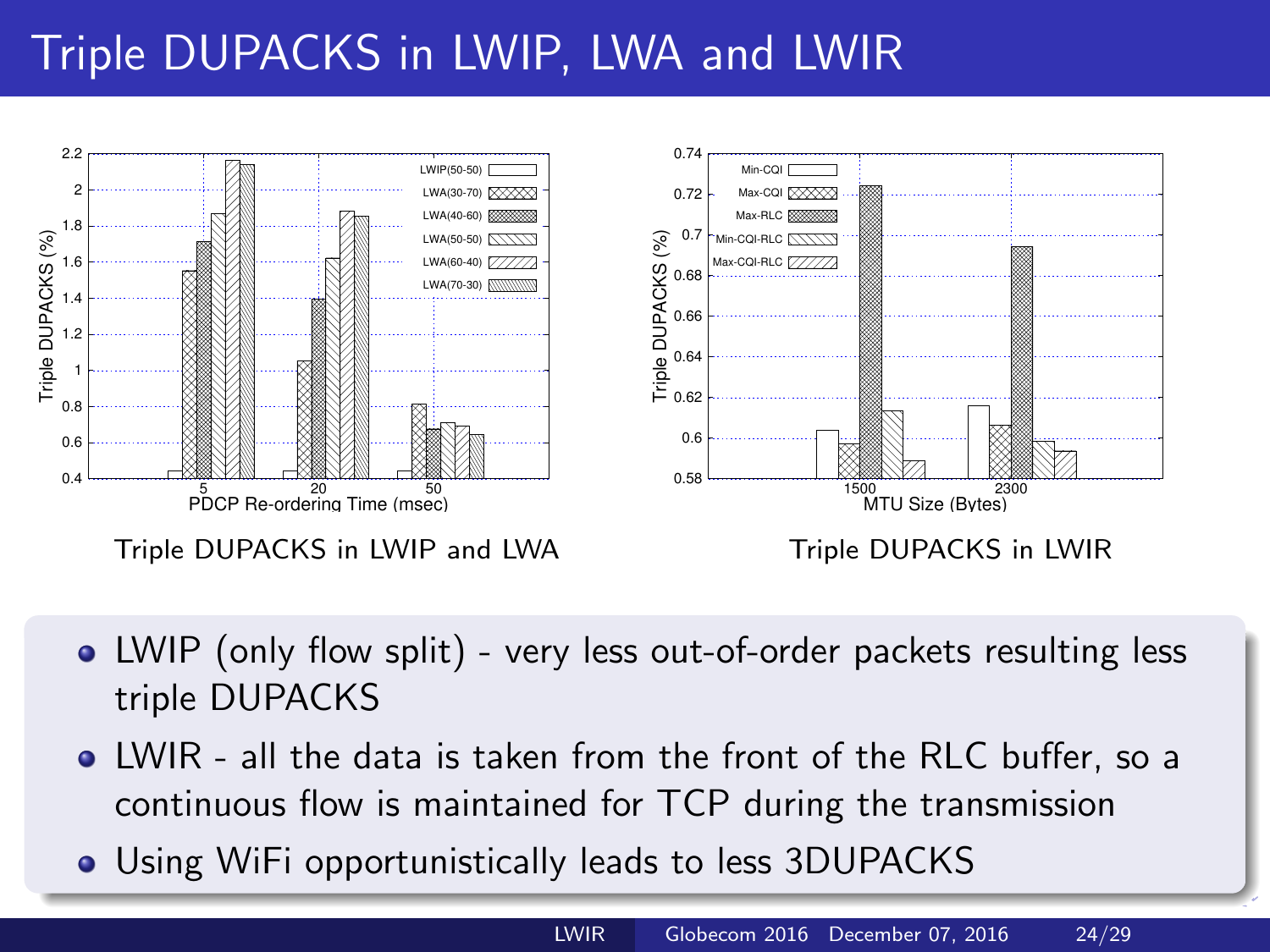# <span id="page-24-0"></span>TCP Throughputs in LWIP LWA and LWIR



- LWA performs poor because of high out-of-order packet delivery.
- LWIP flow level traffic steering able to achieve combine capacity of LTE and WiFi.
- LWIR out performed LWIP and LWA because of the efficient packet routing without queuing at WiFi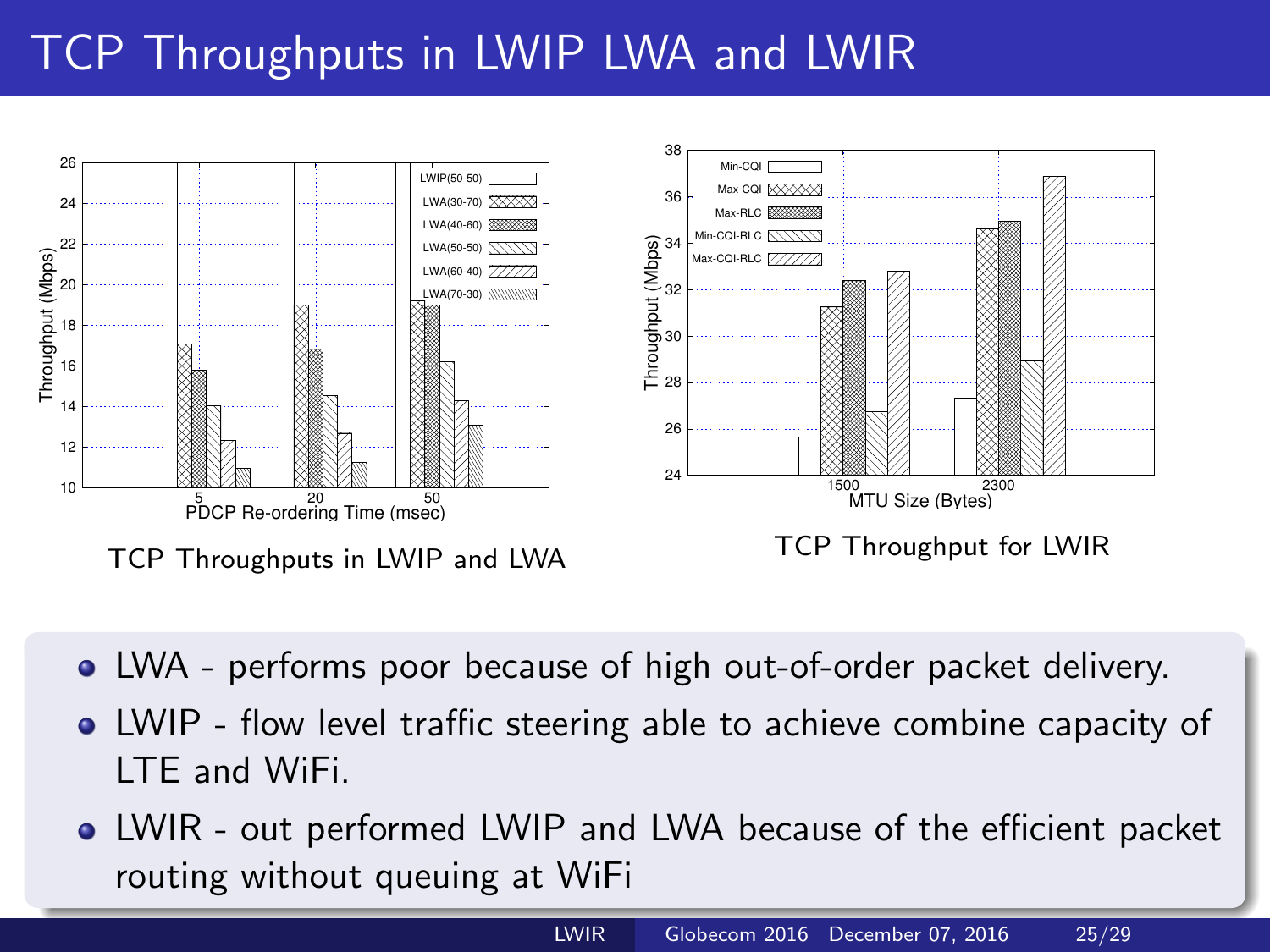# TCP throughput for LWIR (MTU=1500)



TCP Throughput for LWIR with Feedback mechanism (MTU=1500)

- Max RLC Buffer with Max CQI performs better than other schemes
- Min CQI First scheme gives less throughput users having high interference will be . served by WiFi
- LWIR with VWS has throughput improvement of 50% (Min CQI First) to 65% (Max RLC Buffer with Max CQI) over LWA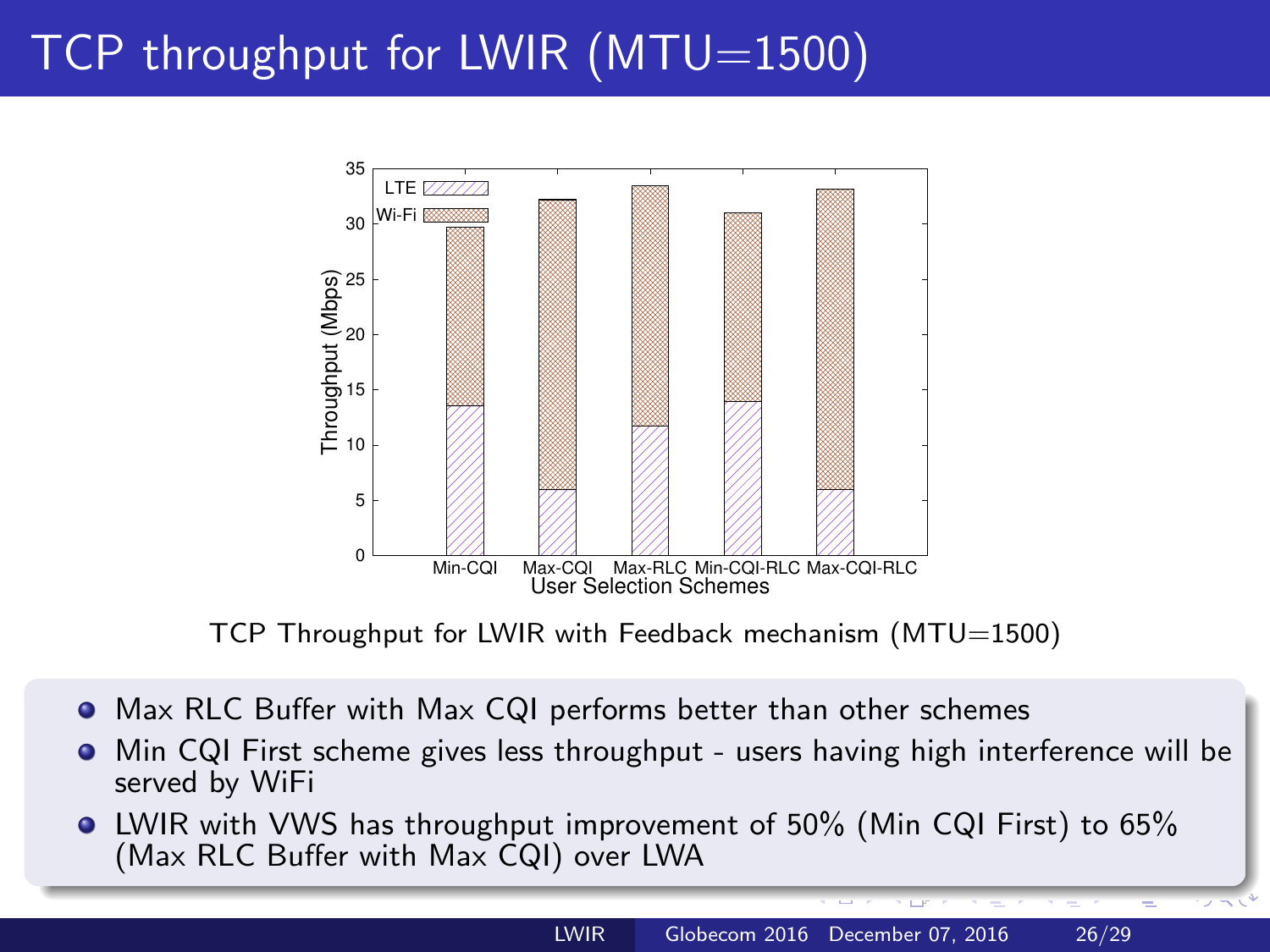# TCP Throughput for LWIR  $(MTU = 2300)$



TCP Throughput for LWIR with Feedback mechanism (MTU=2300)

- Same trends follows as in MTU size 1500
- Throughput increases as MTU size is increased  $\bullet$
- **•** The throughput improvement from 60% to 85% over LWA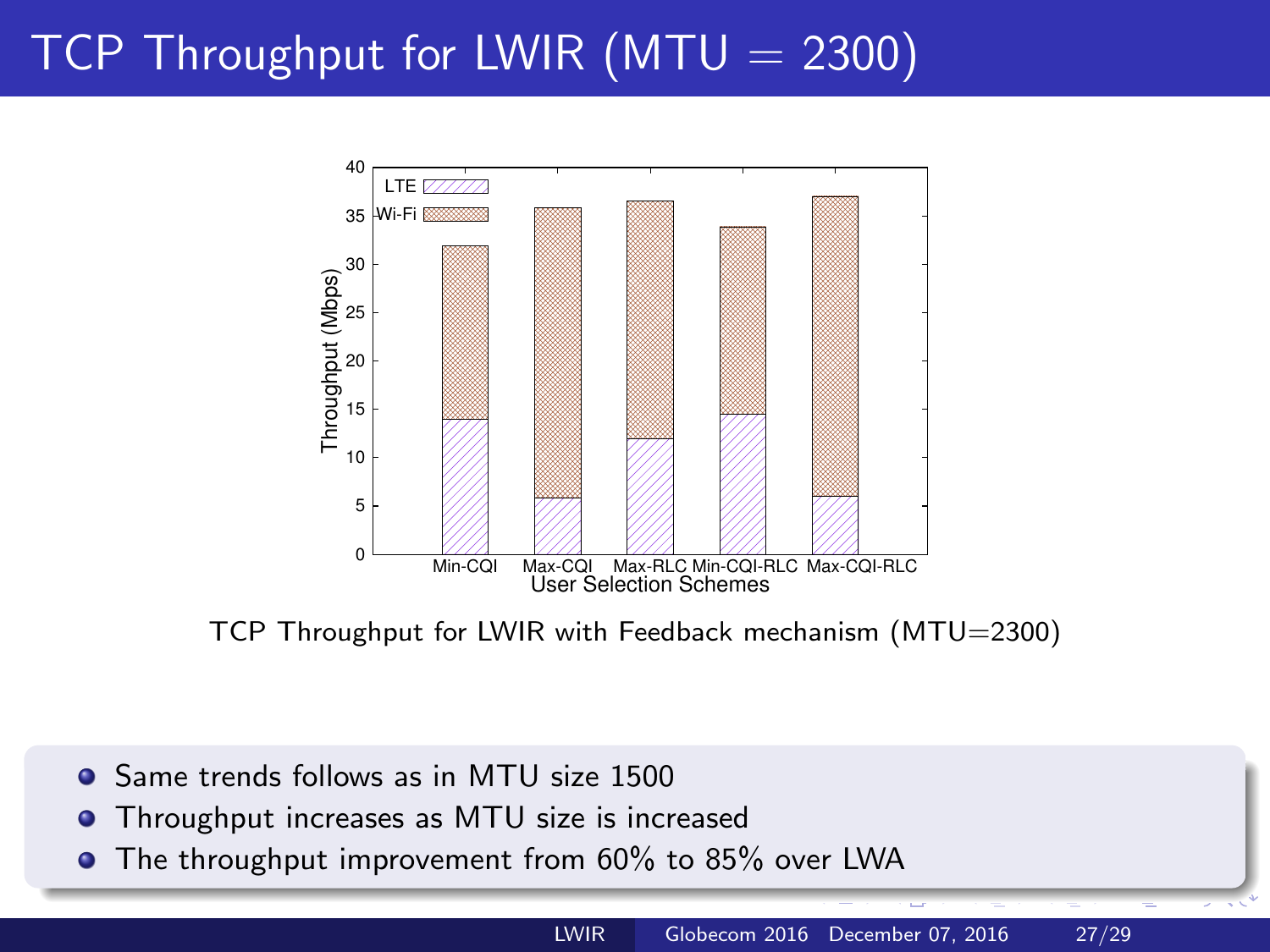- <span id="page-27-0"></span>**•** Proposed a unique RLC layer integration architecture LWIR with Virtual WLAN Scheduler (VWS)
- Different user selection schemes allow efficient utilization of WiFi network
- LWIR with VWS gives upto 85% TCP throughput improvement over the LWAs packet-level traffic steering approaches
- Future work: Study of LWIR architecture on uplink flows and non-collocated scenario